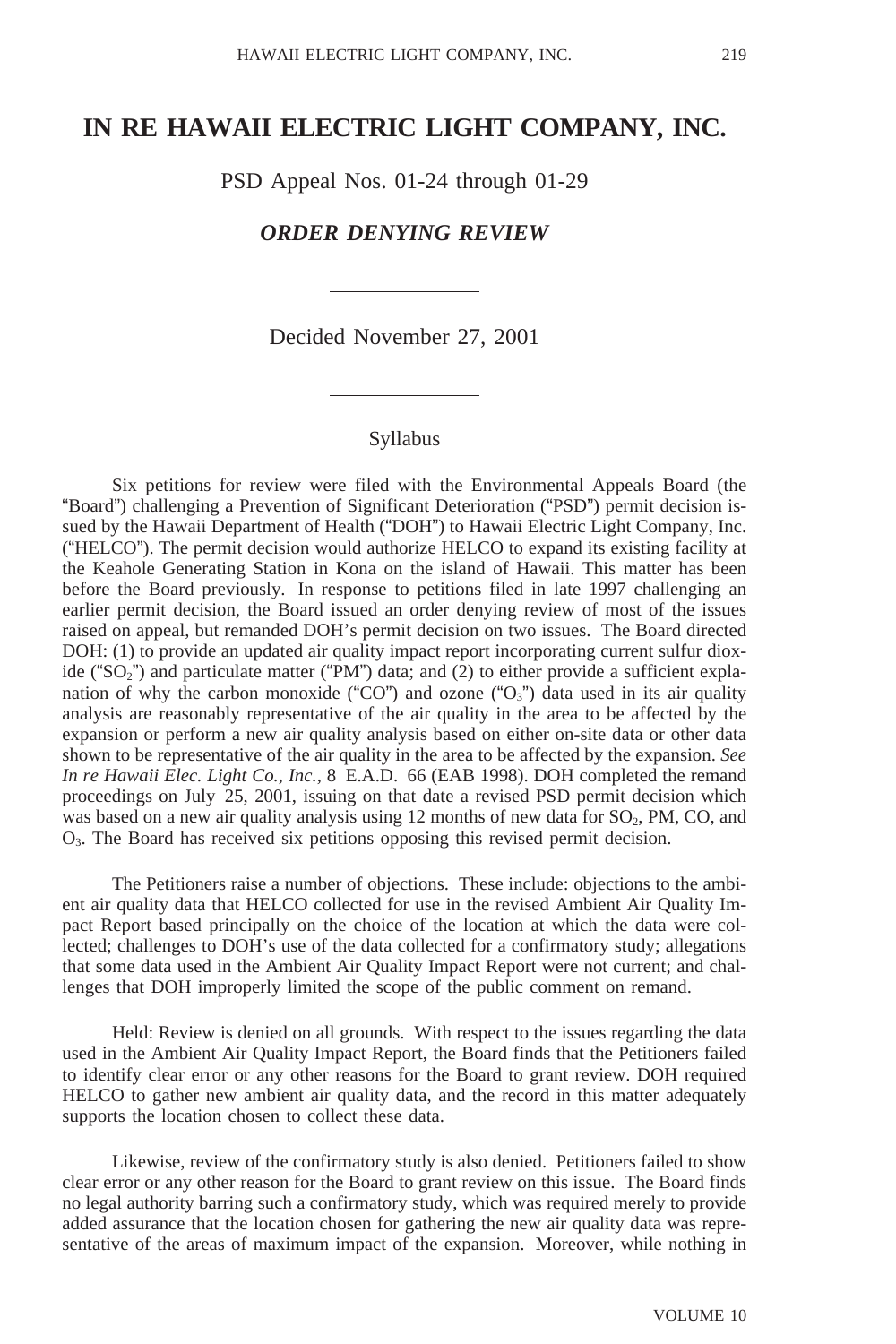the regulations prohibits DOH from requiring such a study, the confirmatory study itself is not governed by the regulatory requirements for pre-construction monitoring, nor were the data from the confirmatory study used in the air quality analysis. Thus, contrary to Petitioners' arguments, the regulations for pre-construction monitoring do not apply to the collection of data for the confirmatory study.

Review of the Petitioner's challenge regarding the currentness of the data is also denied. The Board finds no fault with the data collected and holds that the data does qualify as "current" data.

Finally, with respect to Petitioners' argument that DOH improperly limited the scope of public comment in a certain notice issued during the remand proceedings, Petitioners' objections are rendered moot by DOH's subsequent notice for public comment, which requested comments on the entire draft permit and the Ambient Air Quality Impact Report.

All other issues raised do not meet the threshold or jurisdictional requirements necessary for Board consideration.

# *Before Environmental Appeals Judges Edward E. Reich, Scott C. Fulton, and Ronald L. McCallum.*

 *Opinion of the Board by Judge Reich:*

### **I.** *BACKGROUND*

A. *Factual and Procedural Background*

The State of Hawaii Department of Health ("DOH")1 issued in 1997 a Prevention of Significant Deterioration ("PSD") permit decision to Hawaii Electric Light Company, Inc. ("HELCO") to authorize HELCO to expand its Keahole Generating Station in Kona on the island of Hawaii. The proposed expansion will consist of two 20-megawatt combustion turbines with heat recovery steam generators, one 16-megawatt steam turbine, and a 235-horsepower emergency diesel fire pump (collectively the "Project"). Nine petitions to review the permit decision were filed with the Environmental Appeals Board ("EAB" or "Board") in November and December of 1997. On November 25, 1998, the Board issued an order

<sup>1</sup> DOH is a state agency with federally delegated authority to issue PSD permits pursuant to the Clean Air Act ("CAA") § 165, 42 U.S.C. § 7475, and a 1989 delegation agreement with Region IX of the U.S. Environmental Protection Agency ("EPA"), 54 Fed. Reg. 23,978 (June 5, 1989). *See* 40 C.F.R. § 52.21(u) ("Delegation of authority"). Under this agreement, EPA Region IX must concur on DOH's evaluation of the air impact modeling analyses which are required as part of the permit application. 54 Fed. Reg. at 23,979. Since DOH acts as EPA's delegate, the permit is considered an EPA-issued permit and is subject to review by this Board. *In re Three Mountain Power, LLC*, 10 E.A.D. 39 (EAB 2001).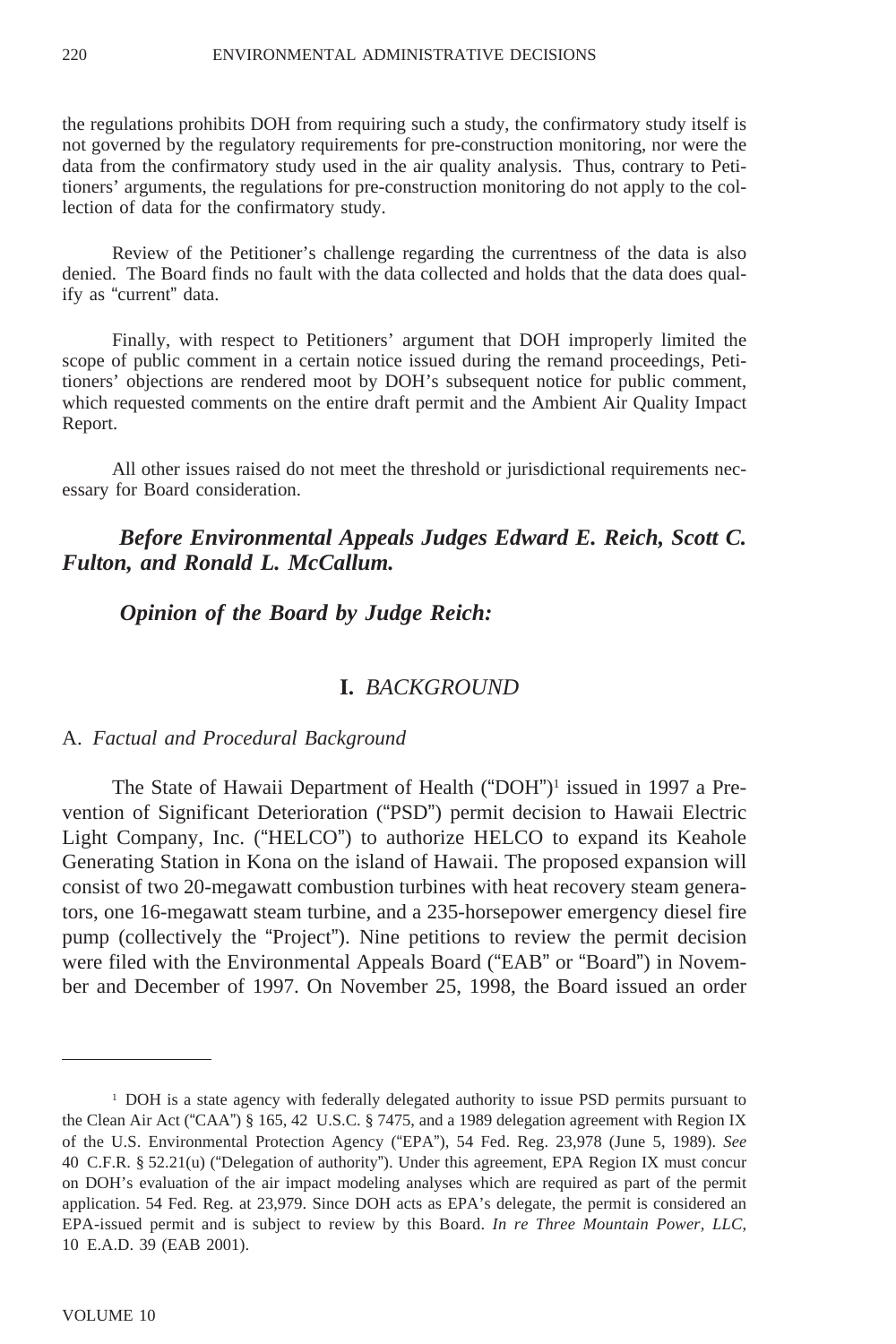denying review of most of the issues raised in the petitions, but also remanding DOH's permit decision for further consideration on two issues. *In re Hawaii Elec. Light Co., Inc.*, 8 E.A.D. 66 (EAB 1998) (hereinafter "*HELCO I*"). The Board directed DOH to reopen the permit proceedings to: (1) provide an updated air quality impact report incorporating current sulfur dioxide (" $SO<sub>2</sub>$ ") and particulate matter ("PM") data; and (2) either provide a sufficient explanation of why the carbon monoxide ("CO") and ozone ("O<sub>3</sub>") data used in its air quality analysis are reasonably representative of the air quality in the area to be affected by the Project or perform a new air quality analysis based on either on-site data or other data shown to be representative of the air quality in the area to be affected by the Project.

In response to the remand, HELCO initially provided DOH with the following existing continuous monitoring data:  $SO<sub>2</sub>$  data collected at the Konawaena monitoring station, 27 kilometers ("km") southeast of the Project; PM data from the Keahole Airport, 2 km west of the Project; and CO data from the Kapolei monitoring station. HELCO submitted these data to DOH in lieu of site-specific monitoring data, characterizing the submitted data as representative of the ambient air present in the areas affected by the proposed modification. In addition to these data, HELCO also collected six months of new  $O<sub>3</sub>$  data from its Huehue monitoring station located 5.5 km east-northeast of the Project.

In supplement C to its Ambient Air Quality Report,<sup>2</sup> DOH preliminarily determined that the foregoing data submitted by HELCO were current and representative of the background concentrations of pollutants in the area affected by the Project. *See* Certified Administrative Record Exhibit M.14 (Ambient Air Quality Impact Report Supplement C (Aug. 4, 1999)) ("Admin. Rec. Ex."). DOH took public comment and held a public hearing on its preliminary determinations on October 7, 1999.

Responding to the comments received, DOH and EPA Region IX required HELCO to collect 12 months of site-specific air monitoring data at an appropriate monitoring station for the four pollutants  $(SO_2, PM, CO \text{ and } O_3)$  to establish background concentrations. After evaluating potential locations for monitoring, HELCO and DOH determined that the Huehue site was the best available location for this monitoring. HELCO performed a new air quality analysis using the new monitoring data it collected at the Huehue monitoring station.

<sup>2</sup> DOH describes its analysis of the ambient air quality and source impacts in its "Ambient Air Quality Report." DOH originally completed its Ambient Air Quality Report on September 28, 1995, but has subsequently modified its original report through a series of supplements: Supplement A (Sept. 28, 1995); Supplement B (Dec. 18, 1996 and July 30, 1997); Supplement C (Aug. 4, 1999); and Supplement D (Dec. 27, 2000). *See* Administrative Record Exhibits M.10-M.15 ("Admin. Rec. Exs.").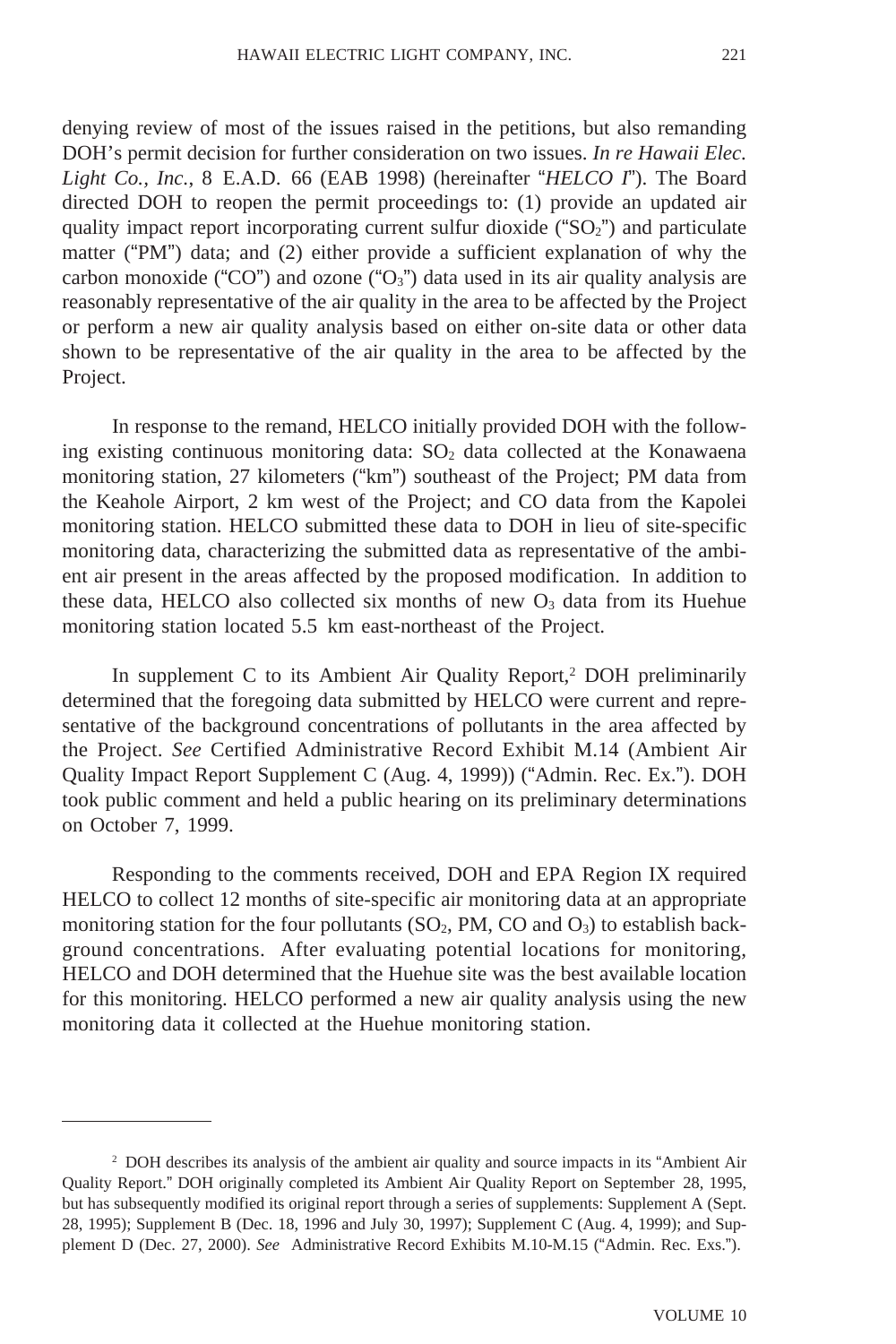At the request of DOH and EPA Region IX, HELCO also performed what it refers to as a confirmatory study. The State of Hawaii Department of Health and Hawaii Electric Light Company, Inc.'s Memorandum of Law in Opposition to Petitions for Review at 8 ("Jt. Memo in Opposition to Petitions"). The purpose of the confirmatory study was to compare data from a site closer to the maximum impact area than the Huehue site to the Huehue monitoring station's data so that DOH and EPA Region IX could "assure that the Huehue air concentrations truly represented background." *Id*. (This closer site allegedly was available for short-term monitoring only.)

In order to conduct this confirmatory study, a monitoring site had to be identified. After evaluating the potential sites for short-term air quality monitoring, HELCO recommended and DOH agreed that the Kakahiaka site was the best short-term monitoring site closest to the area most affected by the proposed Project.3 For this confirmatory study, HELCO submitted two months of data collected at the Kakahiaka monitoring site and compared that data with the data collected concurrently at the Huehue monitoring site to determine whether the data sets were similar. As discussed in detail below, the confirmatory study determined that the data sets were similar, thus confirming the representativeness of the Huehue data.

DOH held an additional public hearing and took comments on its revised Ambient Air Quality Impact Report Supplement D (Admin. Rec. Ex. M.15). *See* Admin. Rec. Ex. M.9 (Public Comment Period and Public Hearing of March 6, 2001, Summary of Public Comments and Testimony Received on Supplement D). On July 25, 2001, DOH issued its revised PSD permit decision to HELCO, and on August 1, 2001, DOH sent all interested parties notice of the permit issuance. Admin. Rec. Ex. N.4.

The Board has received six petitions opposing for various reasons this permit decision. On August 28, 2001, PSD Appeal Nos. 01-24 through 01-26 were filed with the Board. The following day, PSD Appeal Nos. 01-27 and 01-28 were filed. The last petition, PSD Appeal No. 01-29, was filed with the Board on August 31, 2001.4 The Board has consolidated for decision these six petitions. On October 15, 2001, DOH and HELCO filed a joint response to the petitions for review. *See* Jt. Memo in Opposition to Petitions. Along with the joint response, HELCO filed motions requesting status as an intervenor in the proceeding and requesting that the proceeding be expedited. The Board has also received Peti-

<sup>&</sup>lt;sup>3</sup> For additional details on the Kakahiaka monitoring site see Part II.C.1.

<sup>4</sup> The Petitioners and corresponding appeal numbers are: Michael J. Matsukawa and Peggy J. Ratliff (PSD Appeal No. 01-24), Marie Aguilar (PSD Appeal No. 01-25), Philip Mosher (PSD Appeal No. 01-26), Keahole Defense Coalition (PSD Appeal No. 01-27), Richard Tanzella (PSD Appeal No. 01-28), and Jerry Rothstein (PSD Appeal No. 01-29).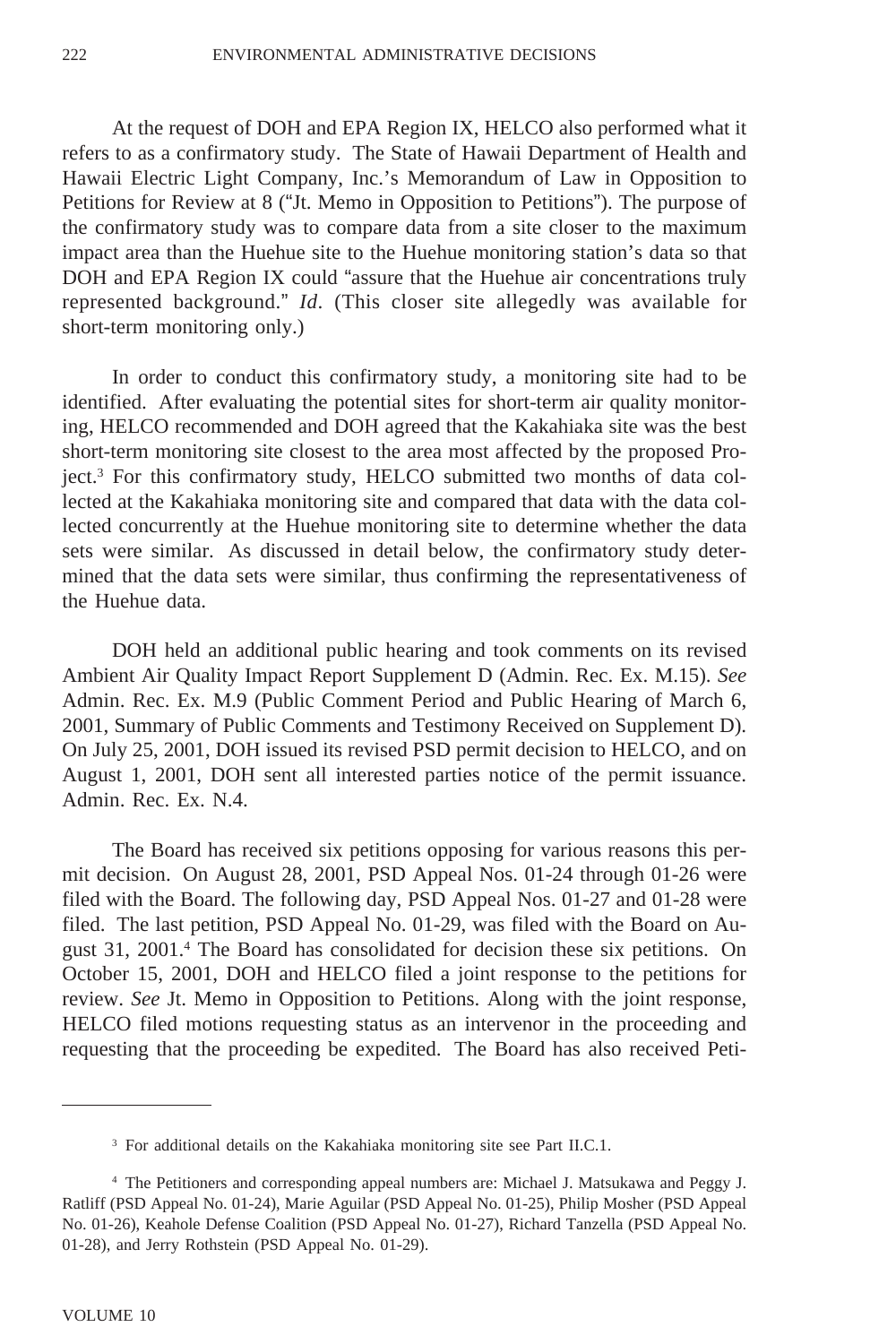tioners Peggy Ratliff and Michael Matsukawa's objections to HELCO's motion to intervene and to HELCO's motion for expedited review on October 26, 2001.<sup>5</sup> Additionally, the Board received objections to HELCO's motion to intervene from Petitioner Marie Aguilar and Petitioner Philip Mosher<sup>6</sup> and an objection to HELCO's motion for expedited review from Petitioner Keahole Defense Coalition.7 On October 18, 2001, the Board granted HELCO's motion to intervene and to expedite the proceedings. *See* Order Granting Motion to Intervene and to Expedite (Oct. 18, 2001). For the reasons set forth below, the Board denies further review of the permit decision.

 The Petitioners base their objections to HELCO's motion to intervene and motion to expedite on an incorrect interpretation of our letter sent to DOH requesting that it prepare a response to the petitions in this matter. Our letter to DOH establishes timelines by which DOH must submit its response to petitions. This letter, however, does not address any issues regarding HELCO's right to intervene or right to request an expedited proceeding. Therefore, Petitioners' objections, which are based solely on our letter to DOH, fail to provide any basis for denying HELCO's motions. Moreover, as our October 18, 2001 Order states, HELCO, as the permittee, did indeed have a legitimate reason to participate in this proceeding.

<sup>6</sup> *See* Petitioner Marie Aguilar's Objections to Hawaii Electric Light Co., Inc.'s Motion to Intervene ("Aguilar's Objections"); Petitioner Philip Mosher's Objections to Hawaii Electric Light Co., Inc.'s Motion to Intervene ("Mosher's Objections").

Both filings ask that HELCO not be allowed to intervene in this proceeding. Petitioner Aguilar believes that HELCO deliberately waited until the "day before the final deadline to request Intervenor status." However, there is no such "deadline" to request intervenor status. The Board agrees that if a party wishes to participate in a proceeding, the Board should receive its request to participate as early as possible. However, HELCO's request does not appear to the Board to be tardy or, as Petitioner Aguilar suggests, in conflict with the Board's procedures.

 Petitioner Mosher objects to HELCO's motion to intervene for reasons similar to those raised by Petitioners Matsukawa and Ratliff and is similarly rejected. *See supra* note 5.

<sup>7</sup> Due to postal system delays, the Board only received Keahole Defense Coalition's letter, which was dated October 23, 2001, on November 13, 2001. In its letter, Keahole Defense Coalition argues that HELCO's motion should not be granted because HELCO has caused much of the delay in the permitting process by not complying with the intent of the CAA and because there is not an urgent power supply need requiring the proposed expansion. Keahole Defense Coalition Letter at 1-2 (Oct. 23, 2001). While the Keahole Defense Coalition letter arrived after the order granting the motion to expedite had already been issued, we find the letter unpersuasive in any event. As we stated in our order, "[i]t is the Board's practice to assign permit appeals under 40 C.F.R. part 124 involving new source construction the highest priority. Of course, any such priority consideration must be consistent with the Board's obligation to give appropriate consideration to the issues presented to it for resolution." Order Granting Motion to Intervene and to Expedite at 2 (Oct. 18, 2001).

<sup>&</sup>lt;sup>5</sup> Prior to receiving these objections, the Board had already issued an order granting both HELCO's motion to intervene and HELCO's motion to expedite the proceedings in this matter. *See* Order Granting Motion to Intervene and to Expedite (Oct .18, 2001). As discussed below, we see no reason to change our order in light of the objections submitted by Petitioners Matsukawa and Ratliff.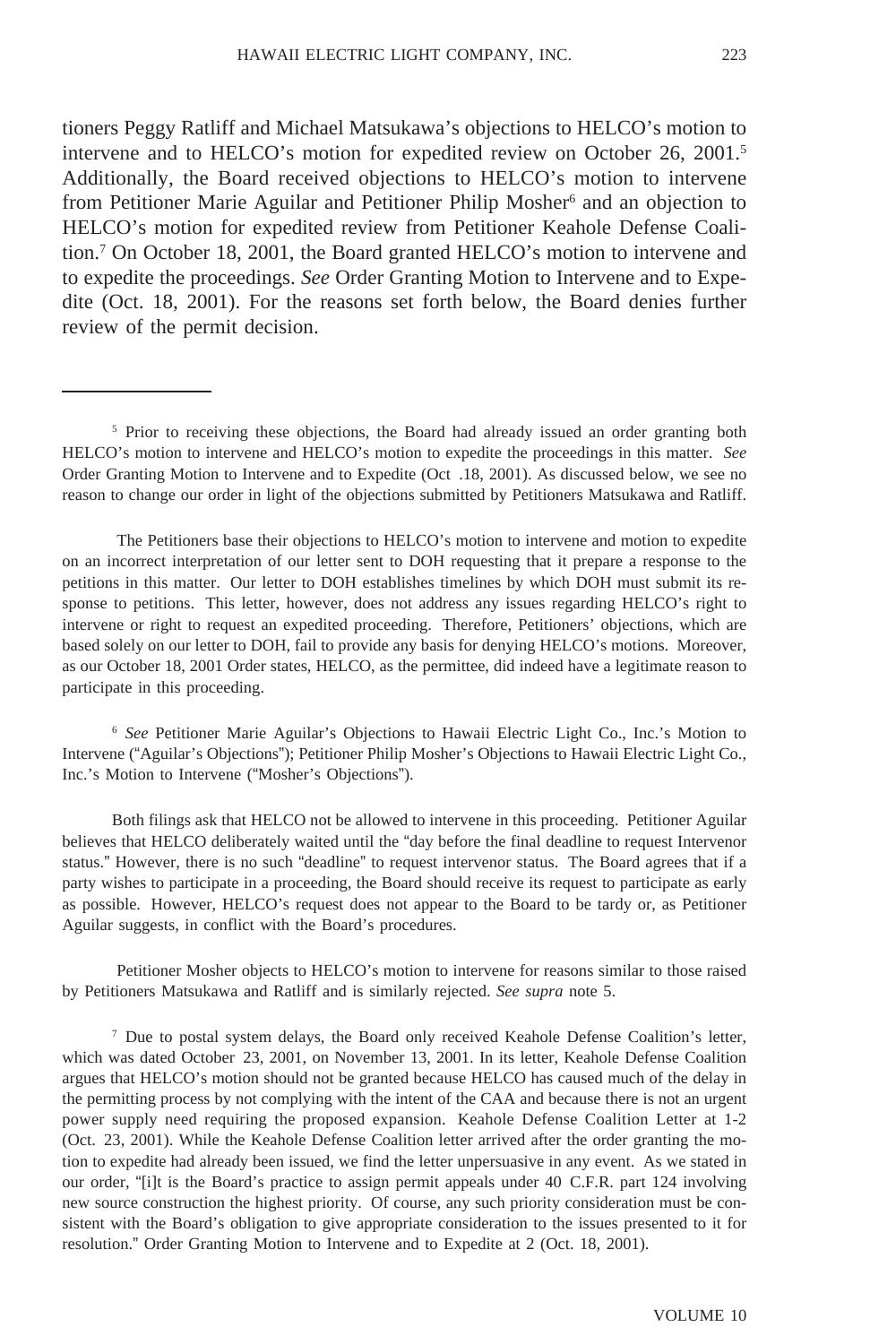#### B. *Statutory and Regulatory Background*

The Clean Air Act PSD requirements, CAA §§ 160-169, 42 U.S.C. §§ 7470-7492, are implemented through a regulatory process that requires preconstruction permits for new and modified major stationary sources. *See* 40 C.F.R. § 52.21. PSD permitting requires that several important analyses be performed and taken into consideration when drafting a permit. At issue in the matter before us is the air quality analysis for the permit. 40 C.F.R.  $\S 52.21(m)$  ("Air quality analysis"). The primary purpose of an air quality analysis is to determine whether a proposed project would cause or contribute to violations of national ambient air quality standards ("NAAQS") or PSD increments.<sup>8</sup>

The NAAQS are the "maximum concentration 'ceilings'" for pollutants, which are "measured in terms of the total concentration of a pollutant in the atmosphere." U.S. EPA Office of Air Quality Planning, New Source Review Workshop Manual at C.3 (Oct. 1990) (hereinafter "Draft Manual").<sup>9</sup> NAAQS have been identified for certain criteria pollutants: sulfur oxides, $^{10}$  particulate matter, $^{11}$  nitrogen oxides, carbon monoxide, and lead. 40 C.F.R. §§ 50.4-.12. In the instant case,  $SO_2$ ,  $PM_{10}$ ,  $CO$  and  $O_3$  are at issue.

The PSD program also requires compliance with any applicable PSD increment, which is the maximum allowable increase in concentration that is allowed to occur above a baseline concentration for a particular pollutant. 40 C.F.R. § 52.21(c) ("Ambient air increments"); Draft Manual at C.3. The PSD increment

40 C.F.R. § 52.21(k). Compliance with this two-pronged requirement is demonstrated through the air quality analysis.

<sup>9</sup> The Draft Manual was issued as a guidance document, and although it is not a binding rule, we have looked to it as a statement of the Agency's thinking on certain PSD issues. *See In re Knauf Fiber Glass, GmbH*, 8 E.A.D. 121, 129 n.13 (EAB 1999) (citing *In re Maui Elec. Co.*, 8 E.A.D. 1, 5 (EAB 1998).)

 $10$  To determine compliance with the NAAQS, sulfur oxides are measured in the air as  $SO<sub>2</sub>$ . 40 C.F.R. § 50.4(c).

<sup>11</sup> To determine compliance with the NAAQS, particulate matter is measured in the air as particulate matter with an aerodynamic diameter less than or equal to a nominal 10 micrometers or "PM $_{10}$ " 40 C.F.R. § 50.6(c).

<sup>8</sup> Under the regulations implementing the PSD program, all owners or operators of new major stationary sources or major modifications must demonstrate that

allowable emission increases from the proposed source or modification, in conjunction with all other applicable emissions increases or reductions \* \* \* , would not cause or contribute to air pollution in violation of: (1) Any national ambient air quality standard \* \* \* ; or (2) Any applicable maximum allowable increase over the baseline concentration in any area.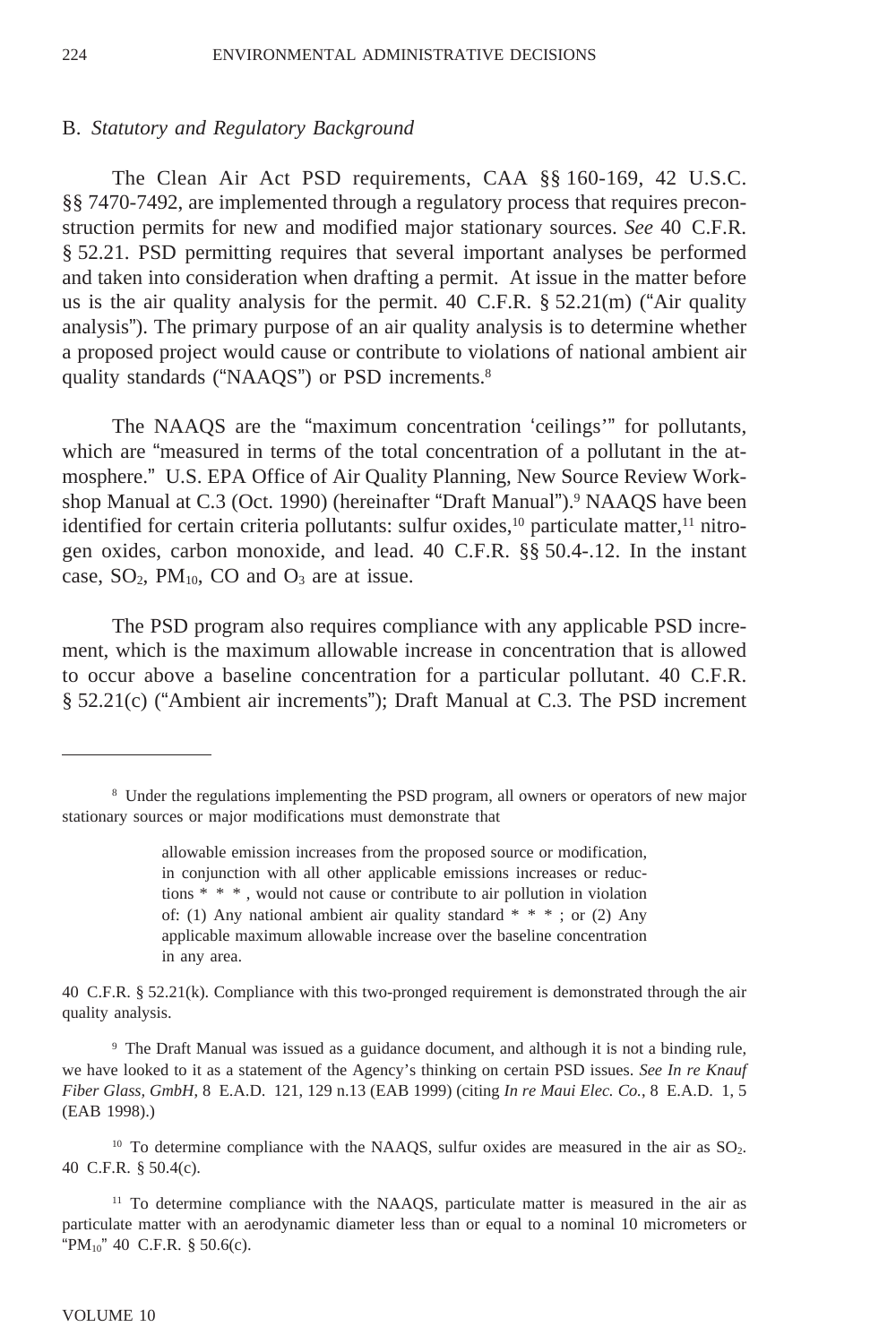was designed to accommodate economic growth and increased pollution associated with such growth while placing limits on new pollution. *In re Knauf Fiber Glass, GmbH*, 8 E.A.D. 121, 148 (EAB 1999).

The air quality analysis must include continuous air quality monitoring data "gathered for purposes of determining whether emissions from such facility will exceed the maximum allowable increases or the maximum allowable concentration permitted under this part." CAA  $\S$  165(e)(2), 42 U.S.C.  $\S$  7475(e)(2). Moreover, the CAA states that "[s]uch data shall be gathered over a period of one calendar year preceding the date of application for a permit \* \* \*." *Id.*

Pursuant to the PSD regulations, the air quality analysis must include analysis of the existing ambient air quality and the modeled source impact. As previously noted, this analysis must demonstrate that the combination of these two data sets will not "cause or contribute to air pollution in violation of: (1) Any national ambient air quality standard in any air quality control region; or (2) Any applicable maximum allowable increase over the baseline concentration in any area." 40 C.F.R. § 52.21(k). The regulations also echo the statutory requirement that

> [i]n general, the continuous air quality monitoring data that is required shall have been gathered over a period of at least one year and shall represent at least the year preceding receipt of the application, except that, if the Administrator determines that a complete and adequate analysis can be accomplished with monitoring data gathered over a period shorter than one year (but not to be less than four months), that data that is required shall have been gathered over at least that shorter period.

40 C.F.R. § 52.21(m)(1)(iv).

Additionally, EPA has prepared a guide that assists in conducting an ambient air quality monitoring program. *See* Ambient Monitoring Guidelines for Prevention of Significant Deterioration (PSD), EPA-450/4-87-007 (May 1987) (hereinafter "Ambient Monitoring Guidelines" or "Guidelines").<sup>12</sup> Existing air quality data used in the air quality analysis must be representative of air quality in any area that may be affected by the proposed Project's emissions. *Id.* §§ 2.2 and 2.4. To determine whether existing data are representative, three factors must be evaluated: monitor location, quality of the data, and currentness of the data. *Id.* § 2.4.

<sup>&</sup>lt;sup>12</sup> The Ambient Monitoring Guidelines were created by EPA as guidance for source owners and operators as well as permit issuers to assist them in developing an ambient air quality analysis for PSD permit applications. *See* Ambient Monitoring Guidelines § 1. As guidance, these Guidelines do not have the force of law.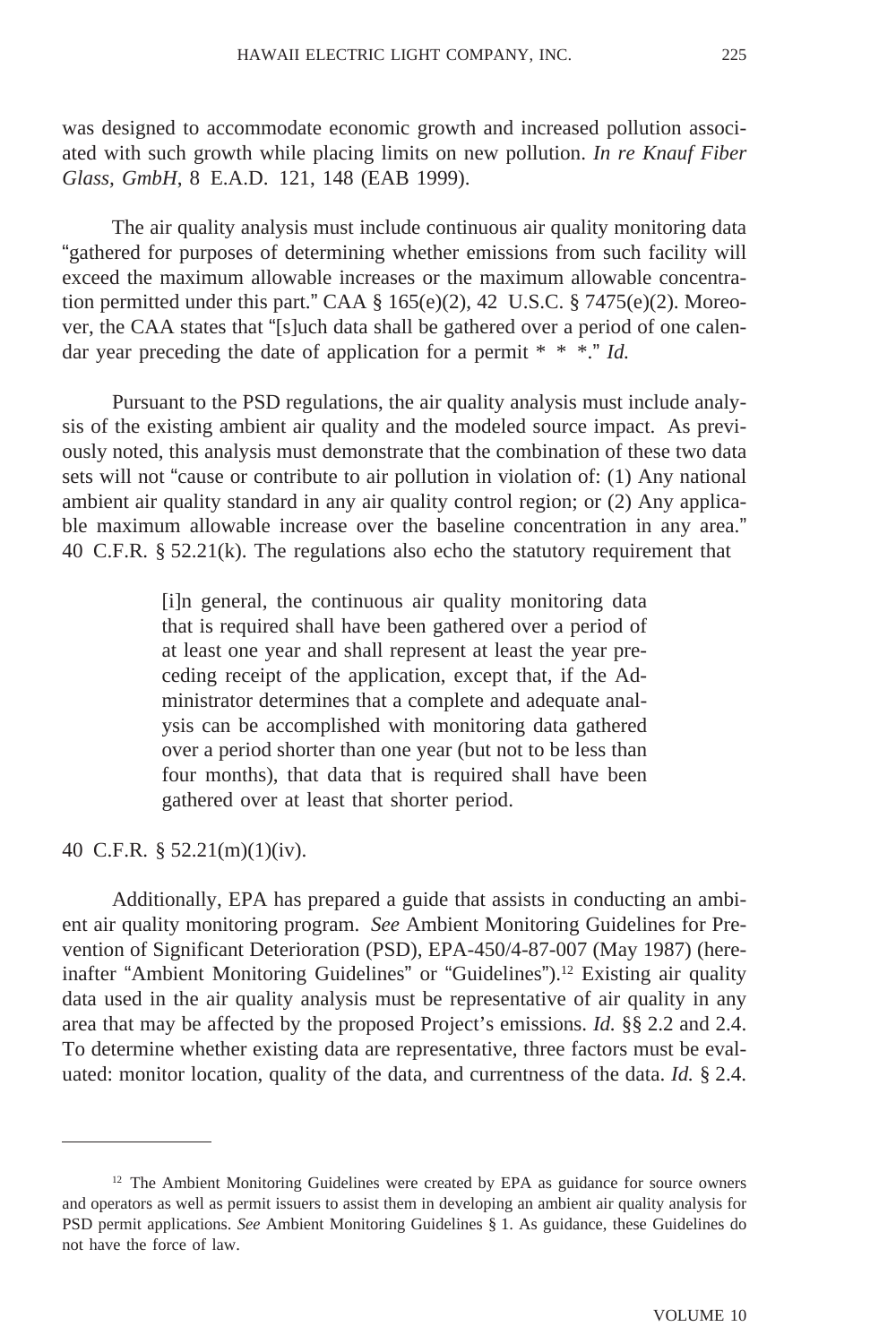The Ambient Monitoring Guidelines further explain that "existing monitoring data should be representative of three types of areas: (1) the location(s) of the maximum concentration increase from the proposed source or modification, (2) the location(s) of the maximum air pollutant concentration from existing sources, and (3) the location(s) of the maximum impact area, i.e., where the maximum pollutant concentration would hypothetically occur based on the combined effect of existing sources and the proposed new source or modification." *Id.* § 2.4.1.

When a source decides or, as here, is directed to perform site-specific monitoring in lieu of relying on existing representative air quality data, the Guidelines provides that "[t]he number and location of monitoring sites will be determined on a case-by-case basis by the source owner or operator and reviewed by the permit granting authority." *Id*. § 3.2. The Guidelines instruct the source to first determine the general location or locations for the maximum air quality concentrations from the proposed source or modification and then to determine the location for the maximum air quality levels from existing sources. These two location determinations should then be compared to each other to determine a third location called the "maximum impact area." *Id.* § 3.2.1. The Guidelines indicate that "monitoring should then be conducted in or as close to these [three] areas as possible," with the proviso that in some cases "two or more of these locations may coincide and thereby reduce the number of monitoring stations." *Id.* However, as the Guidelines suggest, it is sometimes not possible to place monitors at these precise locations:

> In some cases, it is simply not practical to place monitors at the indicated modeled locations. Some examples may include over open bodies of water, on rivers, swamps, cliffs, etc. The source and the permit granting authority should determine on a case-by-case basis alternative locations.

*Id.* § 3.2.3.

### **II.** *DISCUSSION*

#### A. *Standard of Review*

These proceedings are governed, in part, by the regulations in part 124. 40 C.F.R. part 124 ("Procedures for Decisionmaking"). As we have held repeatedly, the preamble to section 124.19 cautions that "the power of review should be only sparingly exercised" and "most permit conditions should be finally determined at the [permitting authority] level." 45 Fed. Reg. 33,290, 33,412 (May 19, 1980); *accord In re Steel Dynamics, Inc.*, 9 E.A.D. 740, 743-44 (EAB 2001) (hereinafter "SDI II"); *In re Knauf Fiber Glass, GmbH*, 8 E.A.D. 121, 127 (EAB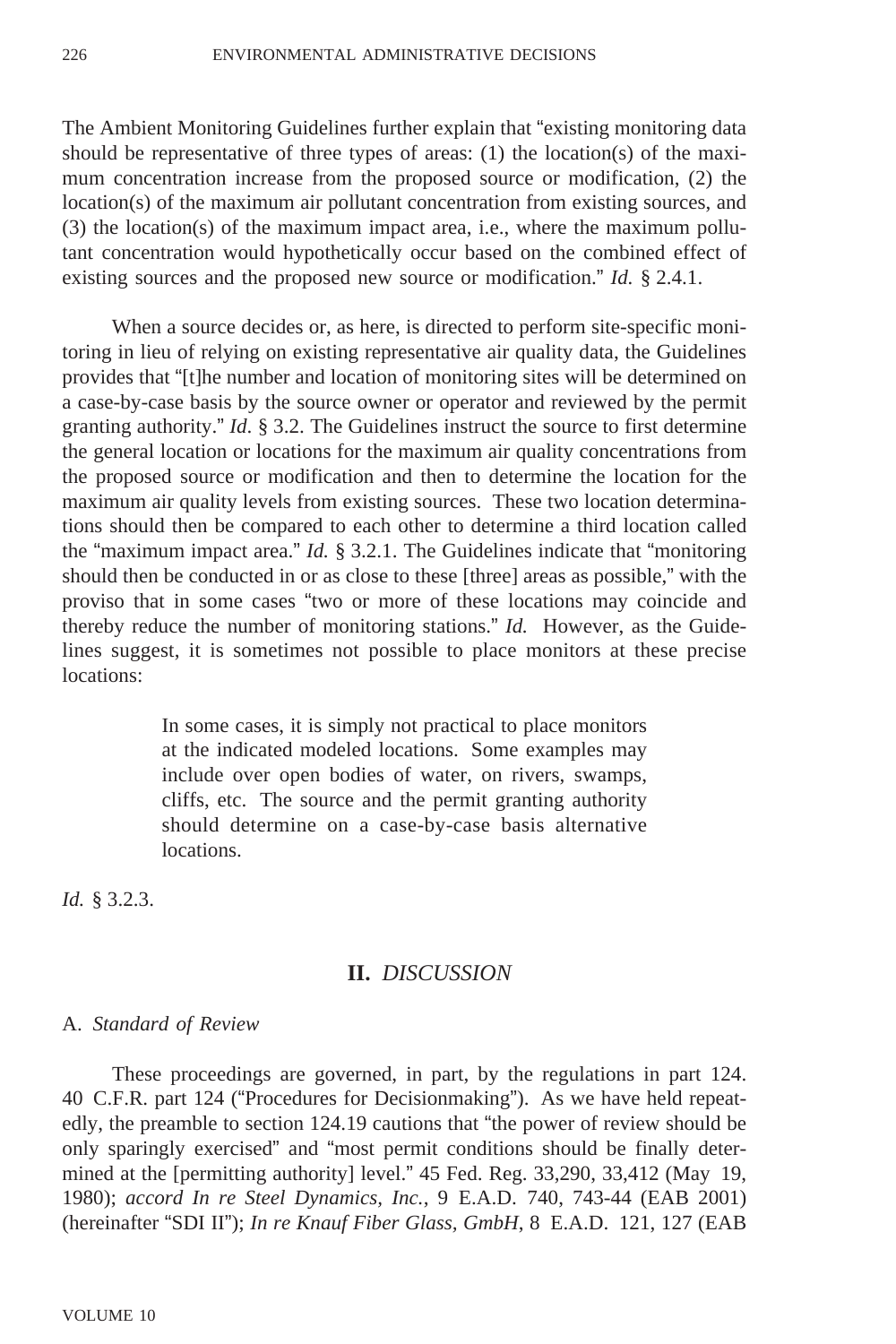1999). The rules for issuing and modifying a PSD permit provide that "any person who filed comments on that draft permit or participated in the public hearing may petition the \* \* \* Board to review any condition of the permit decision." 40 C.F.R. § 124.19(a) (2001). The petitioner must demonstrate that each issue raised in the petition had been raised previously during the public comment period or was not readily ascertainable at that time. 40 C.F.R. § 124.13; *SDI II*, 9 E.A.D. at 744. Further, the Board will deny review of a PSD permit unless the permit condition at issue is based on a clearly erroneous finding of fact or conclusion of law, or involves an important matter of policy or exercise of discretion that warrants review. 40 C.F.R. § 124.19(a); *In re Three Mountain Power, LLC*, 10 E.A.D. 39 (EAB 2001); *In re Zion Energy, L.L.C.*, 9 E.A.D. 70 (EAB 2001).

The petitioner has the burden of demonstrating that review is warranted by stating his or her reasons in support of review, including an explanation of why the permit issuer's prior response, if any, to the petitioner's objections to the draft permit is clearly erroneous, an abuse of discretion, or otherwise warrants review. *SDI II*, 9 E.A.D. at 744. It is not sufficient to merely repeat the objections made during the public comment period.

### B. *The Petitions*

As noted above, each petition must meet certain threshold requirements in order to justify consideration on the merits of the petition. Although the six petitions for review were all timely filed, petitioners must also demonstrate that each issue raised in the their respective petitions had been previously raised in public comments. *See* 40 C.F.R. § 124.13. This requirement ensures that the permitting authority has an opportunity to address the issue prior to appeal. *In re Steel Dynamics, Inc.*, 9 E.A.D. 165, 212 (EAB 2000); *In re Encogen Cogeneration Facility*, 8 E.A.D. 244, 250 (EAB 1999). As we mentioned above, the permitting authority should generally make the final determination in these permitting issues. Accordingly, it is important that the permitting authority have an opportunity to address issues concerning the permit prior to the Board's review.

Two of the issues raised in these appeals fail to make this threshold showing. One of these issues concerns the PSD Class II increment for  $PM_{10}$ . Two Petitioners assert in their appeals that DOH had used two different values for the predicted  $PM_{10}$  emissions from the proposed source, and that doing so constituted error. *See* PSD Appeal Nos. 01-27, 01-29. While this issue was readily ascertainable during the public comment periods held after remand, DOH did not receive any comments on this issue and therefore was not afforded an opportunity to respond to the objection. *See* 40 C.F.R. § 124.13; Jt. Memo in Opposition to Petitions at 29-30. Thus, this issue does not meet the basic threshold requirements for Board consideration.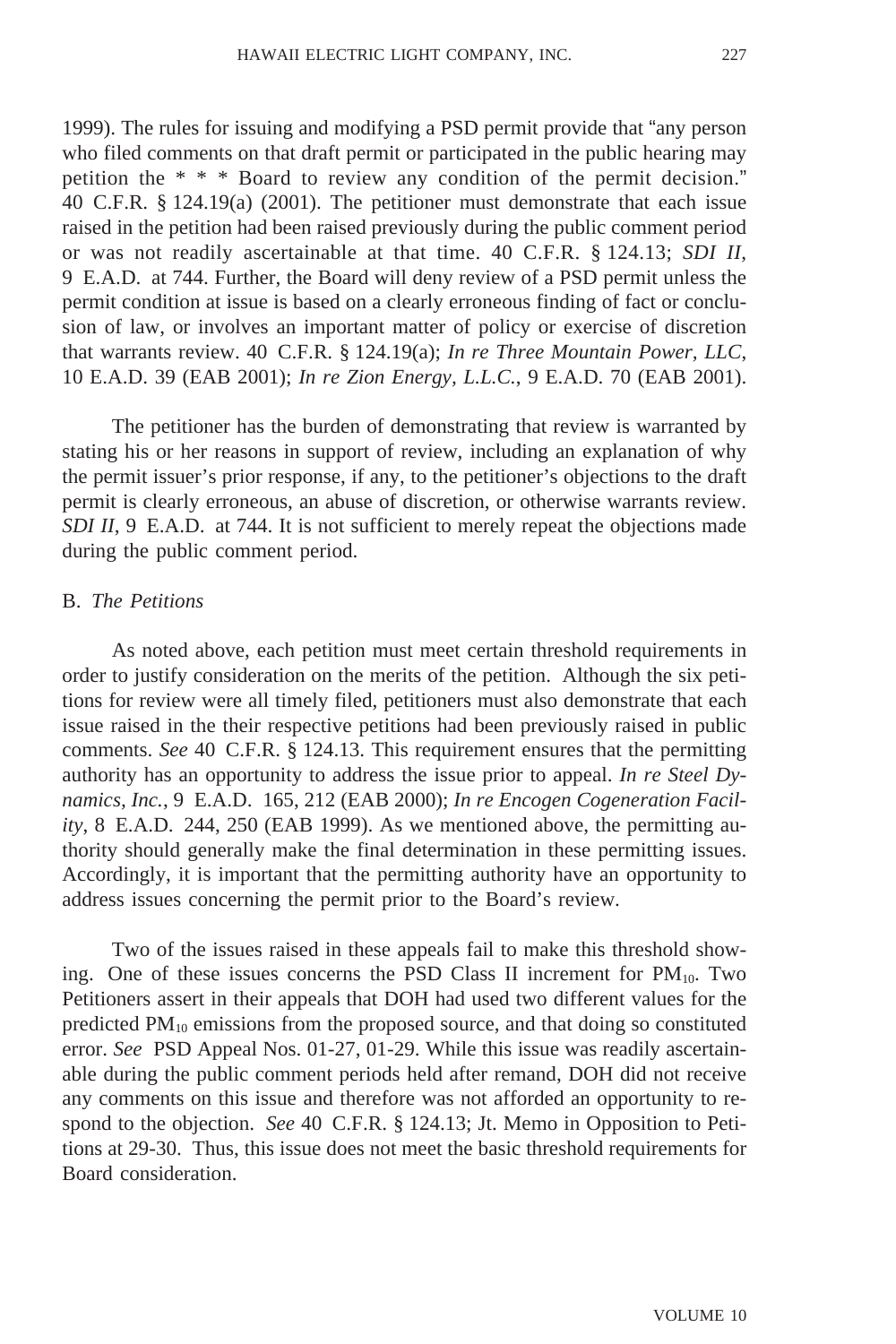Similarly, one petition argues that the Huehue monitoring station cannot be used because it is not located in "ambient air."13 PSD Appeal No. 01-28 at 5. After examining the record, we find no comment which raises this concern during the two comment periods on remand.14 Thus, this issue fails to meet the basic threshold requirements needed to justify the Board's consideration. 40 C.F.R. § 124.19(a). The issues that survive that initial threshold for Board consideration are discussed below.

### C. *Ambient Air Quality Data*

#### 1. *Background*

As discussed above, the CAA requires that an analysis be conducted "of the ambient air quality at the proposed site and in areas which may be affected by emissions from such facility for each pollutant subject to regulation under this chapter which will be emitted from such facility." CAA  $\S$  165(e)(1), 42 U.S.C.  $§$  7475(e)(1). In order to satisfy this requirement, the Guidelines suggest that the source owner may either use appropriate existing data<sup>15</sup> or site-specific monitoring. In the present case, HELCO initially submitted existing data for the Ambient Air Quality Impact Report. However, subsequent to comments received at the October 7, 1999 public hearing, DOH and EPA Region IX required HELCO to collect 12 months of new monitoring data in lieu of using already existing data for SO2, PM, CO and O3. *See* Memo in Opposition to Petitions at 5; Admin. Rec. Ex. M.15 at 2 (Ambient Air Quality Impact Report Supplement D).

To determine the appropriate locations for the 12 months of ambient air quality monitoring, HELCO performed a study which identified the locations of the maximum impacts. *See* Admin. Rec. Ex. K.5 (Location Selection of the Pre-Construction Air Quality and Meteorological Monitoring Station for Keahole Units CT-4 & CT-5 (June 1999)) (hereinafter "Location Selection Study"). The Location Selection Study first identified the Ambient Monitoring Guidelines criteria used for determining where to locate air quality monitoring sites. From there, HELCO used a model to determine where the maximum impact areas from the Project occur. HELCO found that the maximum impacts occur in areas which

<sup>&</sup>lt;sup>13</sup> Petitioner Tanzella references the regulatory definition of "ambient air" at 40 C.F.R. § 50.1, which defines ambient air as "that portion of the atmosphere, external to buildings, to which the general public has access." He argues that the public did not have access to Huehue and therefore Huehue was an improper ambient air monitoring site.

<sup>&</sup>lt;sup>14</sup> The comment Petitioner cites as raising the issue pertains to a comment that objects that the monitoring station was not located at the actual site of the proposed project. This comment does not raise the issue relating to whether the Huehue monitoring station falls within the definition of ambient air. *See* Admin. Rec. Ex. M.9 at 8.

<sup>15</sup> *See supra*, Part I.B.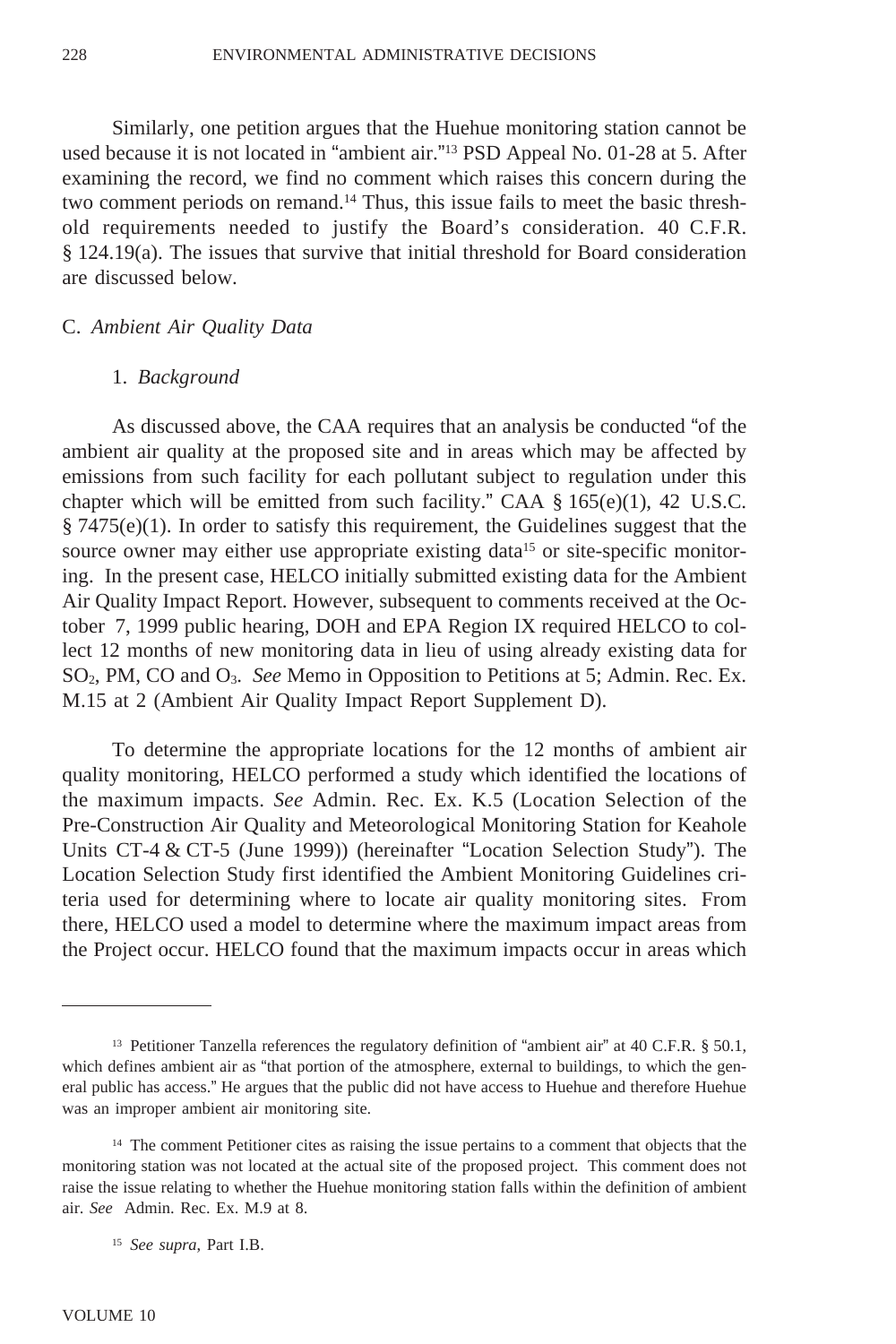would not support a monitoring station because those areas are either government land, conservation land, or residential areas. Admin. Rec. Ex. K.5 at 3. In the Location Selection Study, HELCO explained that government and residential lands are impractical as monitoring sites because:

> [T]he government land surface is rugged prehistoric lava flows from the northwest rift of Hualalai consisting of 5%  $a^{[3]}a$  and 95% pahoehoe lava.<sup>[16]</sup> This area does not have any improvements, including roads. \* \* \* Locating a monitor on government lands would require a potentially lengthy and potentially unsuccessful permitting process for the air quality station and other necessary improvements (including access roads and power lines). \* \* \* The zoning & deed restrictions preclude locating an air quality monitoring station in the residential areas.

*Id.* HELCO then narrowed the choice of locations to three and explained why the Huehue substation alone was the best practical location for ambient air monitoring for the Project.17

> HELCO's Huehue Substation is located approximately 5.5 km east-northeast of the Keahole Generating Station. The elevation of the substation is 567 m (1860 ft.) which is above stack top. Table and Figure 4-1 shows that the Huehue site has the highest impacts for all averaging periods except for the 3-hr averaging period. \* \* \* \* The windrose shown in Figure 2-1 shows that the Huehue Substation is downwind from the predominate winds into the terrain. The winds from the southwest quadrant make up the largest percentage of winds blowing into the terrain.

> Therefore, the Huehue substation is the best alternative location for the Keahole preconstruction monitoring sta-

<sup>&</sup>lt;sup>16</sup> HELCO and DOH explain in their memo that "pahoehoe lava" is the Hawaiian word for hardened basaltic lava flows with a smooth or ropy surface texture and "a'a lava" means hardened lava flows that have a rough and jagged surface texture. Jt. Memo in Opposition to Petitions at 6 n.5 (citing *The Pocket Hawaiian Dictionary* (1975)).

<sup>17</sup> HELCO apparently determined that only one monitoring site location was necessary. *See* Admin. Rec. Ex. K.5. The Petitioners do not challenge DOH's reliance on this determination.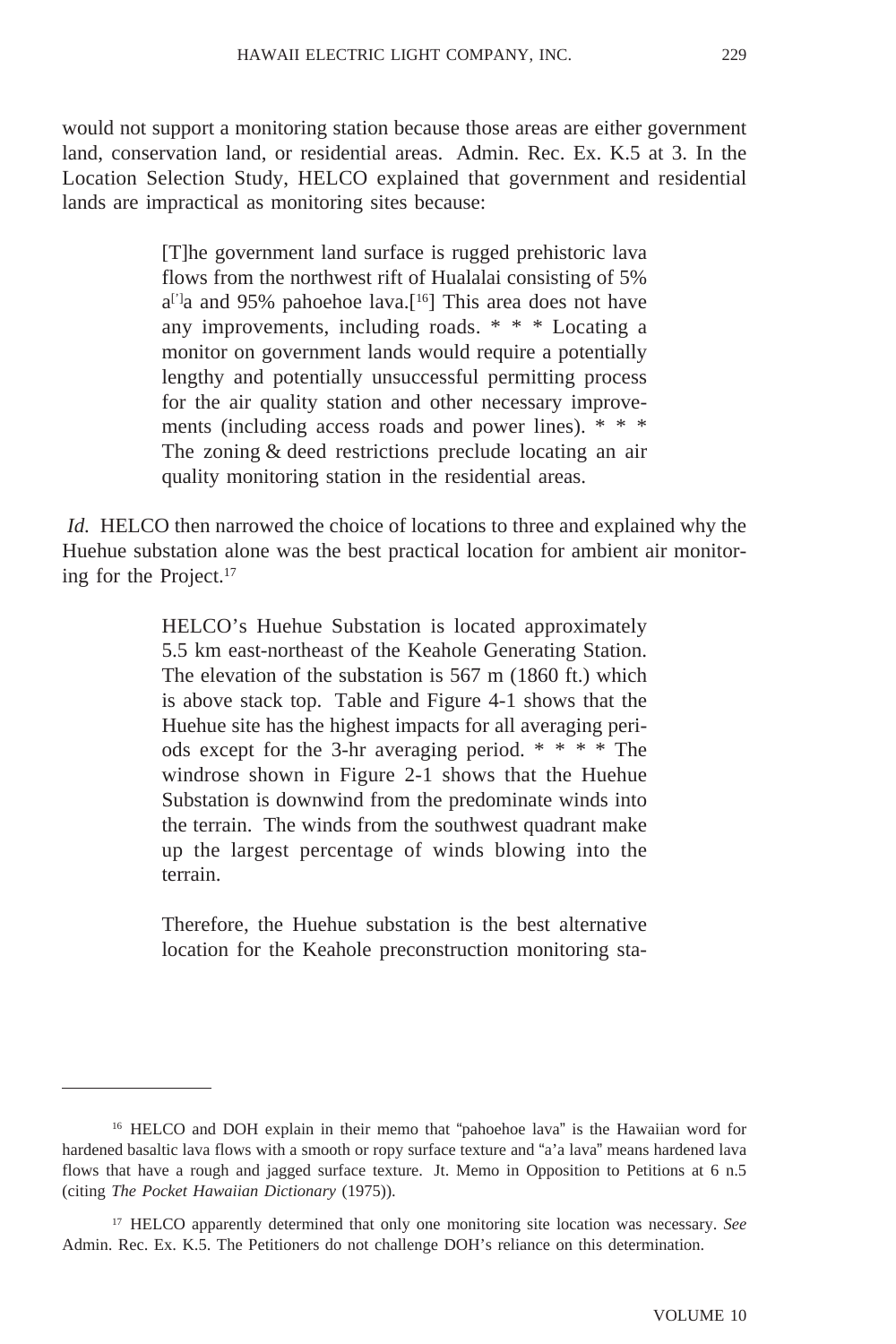tion. This site is above the CT4/CT5 stack top and is near the predicted maximum CT4/CT5 impacts.

Admin. Rec. Ex. K.5 at 4.

HELCO submitted its recommendation for the Huehue monitoring site to DOH. DOH accepted HELCO's recommended monitoring site as the "best alternative monitoring site" and cited the Location Selection Study as supporting the recommendation. *See* Admin. Rec. Ex. M.15 at 3 (Ambient Air Quality Impact Report Supplement D (Dec. 27, 2000)).

DOH and EPA Region IX, in response to comments submitted during the first public comment period after remand, also required HELCO to complete an additional two-month confirmatory study18 that was designed to ascertain whether the data collected at the Huehue monitoring site accurately represented the background concentrations of  $SO_2$  and  $PM_{10}$  for the areas affected by the Project. As DOH explained, the two data sets — the data from the confirmatory study monitoring site and the data from Huehue — would be compared to determine if "(1) there are short-term and long-term maximum concentration similarities, and (2) the concentration similarities justify the Huehue data being representative of the vicinity of the proposed project." *See* Admin. Rec. Ex. K.24 (Letter from W.K. Nagamine, DOH to S. Seu, HELCO (Jan. 5, 2000)).

As with the selection of Huehue, HELCO used the criteria listed in the Air Monitoring Guidelines to evaluate potential sites for the short-term comparative monitoring. *See* Admin. Rec. Ex. K.36 (Location Selection of the Additional Air Quality and Meteorological Monitoring Station (Feb. 28, 2000)). Since the confirmatory study was to be short-term only, it allowed consideration of sites deemed unacceptable for long-term monitoring. After analyzing several site options, HELCO recommended the Kakahiaka site for the confirmatory study and DOH agreed with HELCO's recommended site. DOH explained that Kakahiaka is located 1.9 km southeast of the Project, in closer proximity to the maximum impact areas, within the elevation range of the maximum impact points (300 to 600 ft) and accessible and appropriate for use during the two-month confirmatory study. *See* Admin. Rec. Ex. M.15 at 5-7.

<sup>&</sup>lt;sup>18</sup> DOH and HELCO explain that only a two-month time period was needed for this study since Hawaii's meteorological conditions do not vary significantly throughout the seasons. Admin. Rec. Ex. M.15 at 8.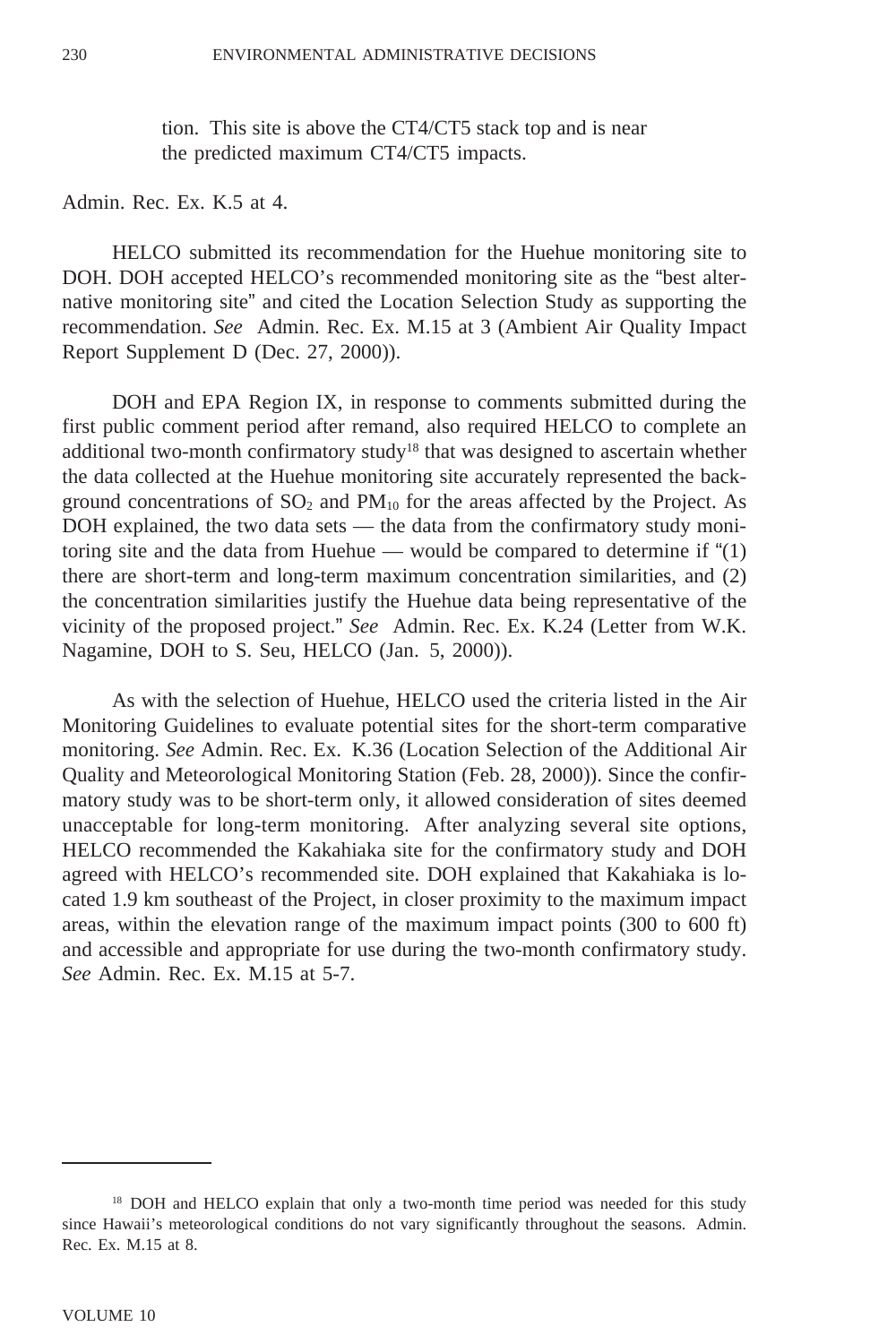HELCO used data from March 1, 2000 to April 30, 2000 for the two-month confirmatory study.19 *Id.* at 7. After the data from Kakahiaka and Huehue were collected, HELCO analyzed the correlation of the two data sets. In advance of this analysis, DOH and EPA Region IX developed a pass-fail standard for the confirmatory study. According to this test, if the difference in maximum concentration of a pollutant at each site was less than 20 percent of the corresponding NAAQS, then the data passed the first test of the confirmatory study. *Id.* at 4-5. HELCO also compared plots and performed a statistical analysis to demonstrate if there was any correlation between the monitored data sets. *Id.* As the table below shows, the Kakahiaka and the Huehue data sets closely resemble each other. Indeed the concentrations from both sites differs only by 0.2 -1.7 % of the NAAQS.

| Pollutant,<br>avg. time    | <b>Huehue</b><br>max.<br>$\left(\frac{mg}{m^3}\right)$ | Kakahiaka<br>max.<br>$\left(\frac{mg}{m^3}\right)$ | Differ-<br>ence<br>$\left(\frac{mg}{m^3}\right)$ | <b>NAAOS</b><br>$\left(\frac{mg}{m^3}\right)$ | $%$ of<br><b>NAAQS</b> |
|----------------------------|--------------------------------------------------------|----------------------------------------------------|--------------------------------------------------|-----------------------------------------------|------------------------|
| $SO2$ , 3-hr               | 54.6                                                   | 52.6                                               | 2.0                                              | 1,300                                         | 0.2                    |
| SO <sub>2</sub><br>$24-hr$ | 25.9                                                   | 24.4                                               | 1.5                                              | 365                                           | 0.4                    |
| $PM_{10}$<br>$24-hr$       | 24.2                                                   | 26.7                                               | 2.5                                              | 150                                           | 1.7                    |

Admin. Rec. Ex. M.15 at 9.

Although DOH and EPA Region IX did not require HELCO to collect CO or  $O_3$  data as part of the confirmatory study, HELCO did gather CO data at Kakahiaka.20 The results of the comparison of CO data sets is similar to the results for  $PM_{10}$  and  $SO_2$  shown above.

<sup>19</sup> HELCO actually collected data from the Kakahiaka monitoring station from February 5, 2000 to May 31, 2000. In the record, DOH explains that it elected not to include data collected after May 17, 2000 because both the Kakahiaka monitoring station and the Huehue monitoring station were audited on May 17, 2000 and any data collected subsequent to that date were unaudited. Admin. Rec. Ex. M.15 at 11.

 $20$  For reasons discussed below, HELCO was not required to collect  $O<sub>3</sub>$  data for the comparison study and did not do so. *See infra* Part II.C.3.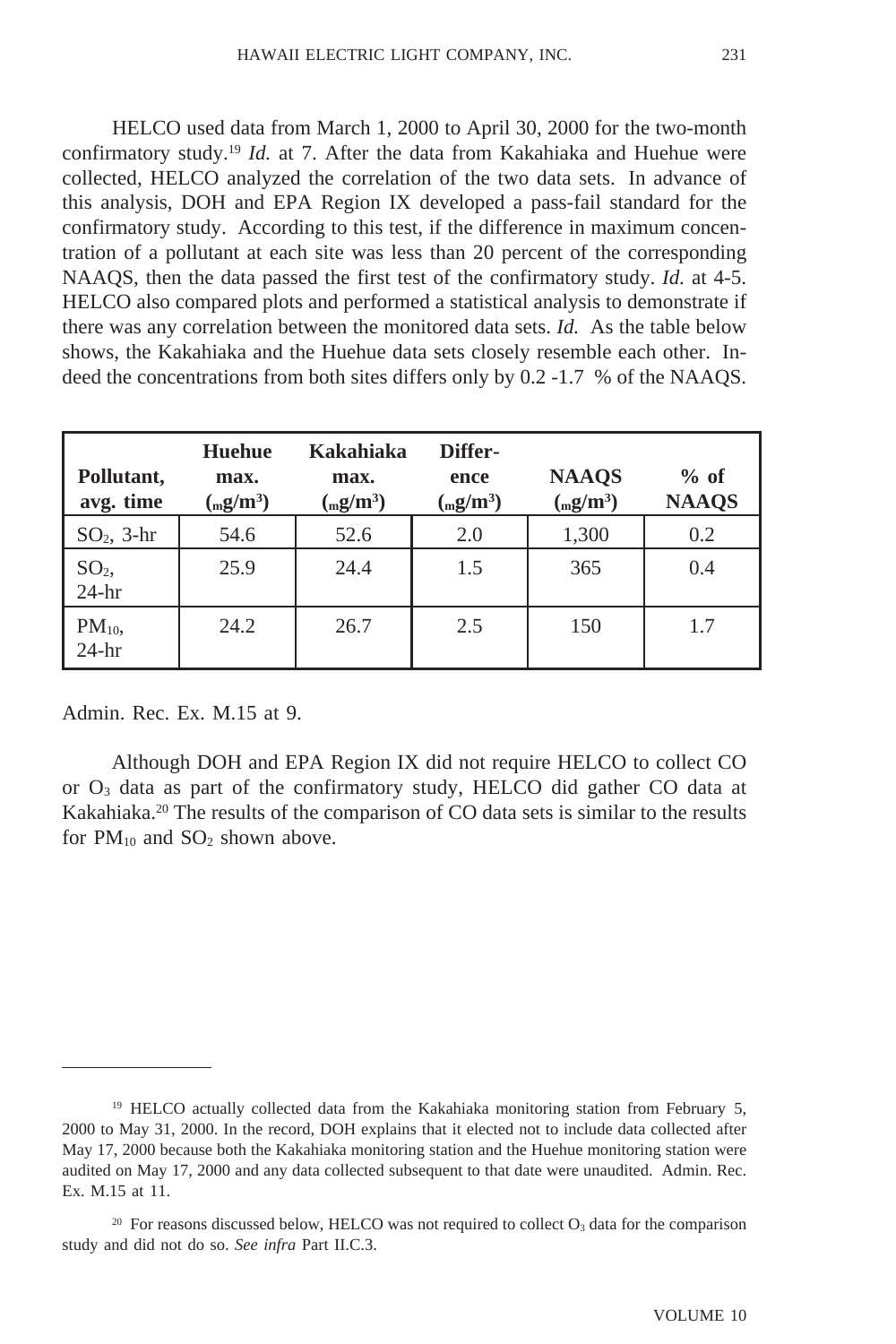| Pollutant,<br>avg. time | Huehue<br>max.<br>$\left(\frac{mg}{m^3}\right)$ | Kakahiaka<br>max.<br>$\left(\frac{mg}{m^3}\right)$ | Differ-<br>ence<br>$\left(\frac{mg}{m^3}\right)$ | <b>SAAQS</b><br>$\left(\frac{mg}{m^3}\right)$ | $%$ of<br><b>SAAQS</b> |
|-------------------------|-------------------------------------------------|----------------------------------------------------|--------------------------------------------------|-----------------------------------------------|------------------------|
| $CO1 - hr$              | 542                                             | 428                                                | 114                                              | 10,000                                        | 1.1                    |
| $CO$ , 8-hr             | 260                                             | 321                                                | 61                                               | 5,000                                         | 1.2                    |

*Id.* at 10.

#### 2. *The Petitioners Objections to Huehue Data*

Petitioners Aguilar, Mosher and Tanzella each seek review of DOH's use of the data collected at Huehue in the Ambient Air Quality Impact Report. Petitioners argue that the data collected at the Huehue monitoring site do not accurately represent the ambient air of the area most affected by the Project, and therefore DOH erred in its collection of and reliance upon the Huehue data to determine compliance with the CAA for the proposed Project.

One argument asserts that the Huehue monitoring site is nonrepresentative because "most of the major growth, traffic, airport operations, construction, etc., is occurring at the elevation and area nearer the Keahole Generating Station, not at the Huehue Monitoring Station elevation." PSD Appeal No. 01-28 at 12. Another argument in a similar vein reasons that the Huehue monitoring station data do not show "site representativeness" because the data from the Huehue monitoring station shows less concentration of pollutants than the data used by DOH prior to the Board's remand. *See* PSD Appeal No. 01-25.

Petitioners Mosher and Tanzella also take issue with DOH's conclusion that the Huehue monitoring site is the best available monitoring location and argue that alternative locations closer to the maximum impact area could have been used. Petitioners also argue that DOH did not comply with the guidance of the Ambient Monitoring Guidelines. Specifically, Petitioner Tanzella asserts that DOH's enumerated reasons for not locating monitors on government and/or residential areas are unfounded and constitute clear error or otherwise warrant review.

Additionally, Petitioner Tanzella argues that the data collected from the Kakahiaka monitoring site should have been used in DOH's Ambient Air Quality Impact Report rather than the Huehue data. *See* PSD Appeal No. 01-28 at 4. He asserts that the Kakahiaka site could have been used as a long-term monitoring station. The petition goes on to assert that the record includes community members' offers to allow use of their property for monitoring. PSD Appeal No. 01-28 at 5. "HDOH offers no proof that the established neighborhood would have complained if the Kakahiaka Monitoring Station operated for only an additional 2 months or less." *See id.*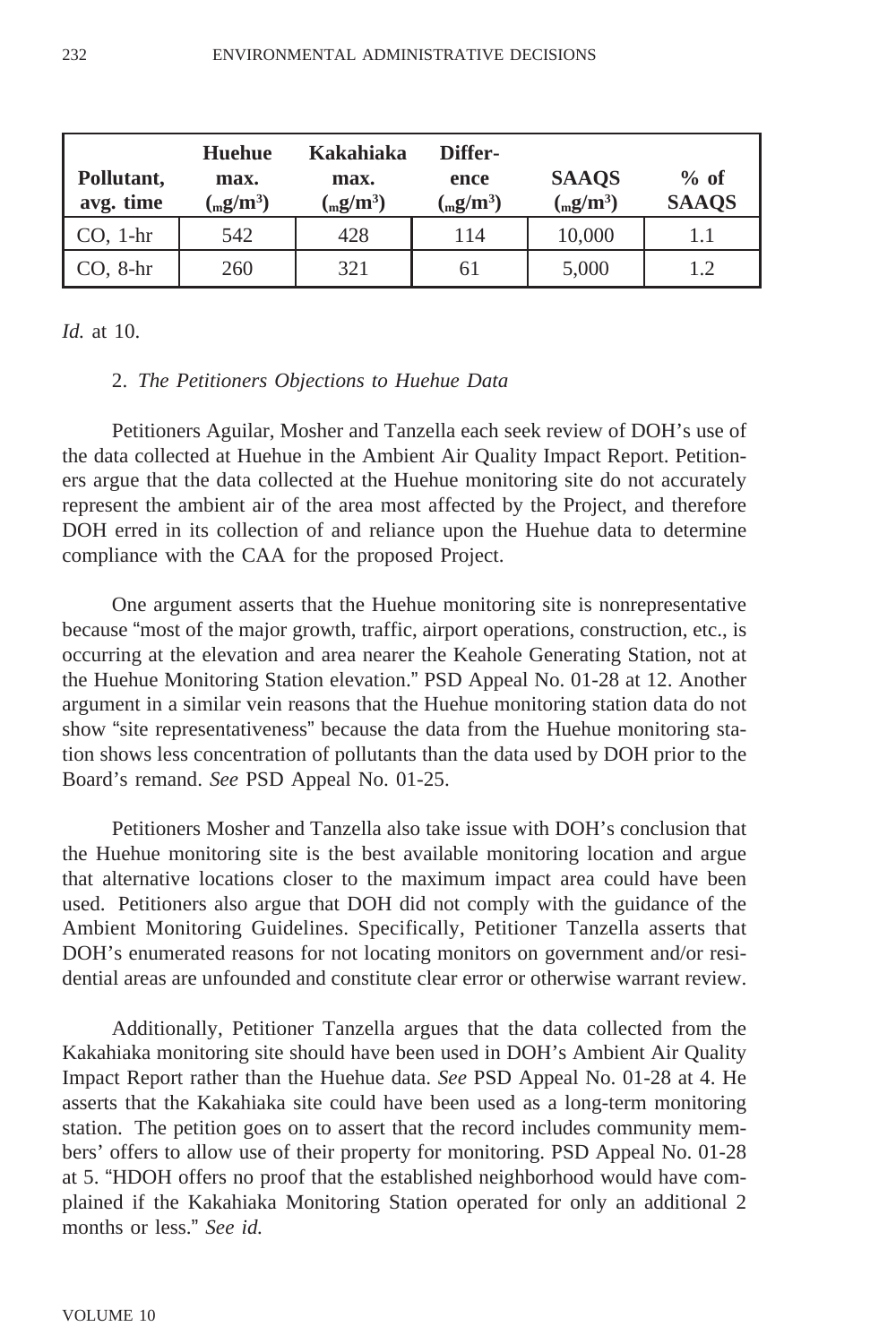In response to Petitioners' assertions that the monitoring site for ambient air quality was improperly located at Huehue, DOH and HELCO cite the Ambient Monitoring Guidelines. Citing section 3.2.3 of the Ambient Monitoring Guidelines, HELCO and DOH emphasize that the Ambient Monitoring Guidelines give substantial deference to the source and the permit issuer to make location determinations on a case-by-case basis. Jt. Memo in Opposition to Petitions at 16.

The Board agrees that the Ambient Monitoring Guidelines give substantial deference to the permitting authority and the source in determining monitoring sites. Moreover, as DOH and HELCO point out, beyond the deference contemplated by the Ambient Monitoring Guidelines, the Board has repeatedly stated that absent compelling circumstances, it will defer to the permitting authority's decision on issues like the one at hand that depend upon technical expertise. *See In re Encogen Cogeneration Facility*, 8 E.A.D. 244, 256 (EAB 1999) (citing *HELCO I*, 8 E.A.D. 66 (EAB 1998)); *In re Envotech, L.P.,* 6 E.A.D. 260, 284 (EAB 1996) ("absent compelling circumstances, the Board will defer to a Region's determination of issues that depend heavily upon the Region's technical expertise and experience."); *In re Knauf Fiber Glass, GmbH*, 8 E.A.D. 121, 147 (EAB 1999) (upholding permitting authority's exercise of discretion in exempting permit applicant's collection of pre-construction, on-site ambient air data or meteorological data). Here, the permitting authority has required the collection of site-specific monitoring data and has included documents in the record that provide an explanation of the location choice. *See* Admin. Rec. Ex. K.5, Admin. Rec. Ex. M.15.

In addition to the documents in the record cited above, the confirmatory sampling data collected at the short-term monitoring site, Kakahiaka, a site closer to the maximum impact area than Huehue, add support to DOH's contention that the Huehue monitoring site did accurately capture the background concentration levels of relevant pollutants. *See* Admin. Rec. Ex. K.36; Admin. Rec. Ex. K.53 (Addendum to the Location Selection of the Pre-Construction Air Quality and Meteorological Monitoring Station for Keahole Units CT-4 and CT-5 (June 27, 2000)); *see* Admin. Rec. Ex. M.8. at 26 (Public Comment Period and Public Hearing of October 7, 1999 Summary of Public Comments and Testimony Received on Supplement C of the Ambient Air Quality Impact Report for the Keahole Generating Station Units CT-4 and CT-5 Air Permit) ("The special study will determine if the Huehue data are representative by comparing the Huehue data to ambient air quality data collected in an area closer to the Project's point of maximum impact."); Admin. Rec. Ex. M.15 at 2. Thus, viewed in whole, the record supports DOH's selection of the Huehue monitoring site.

The Board is not persuaded by Petitioner Aguilar's argument that the Huehue monitoring site is not representative because the data collected at Huehue resulted in lower concentrations of pollutants than the previous data relied upon by DOH. This assertion alone does not demonstrate clear error on the part of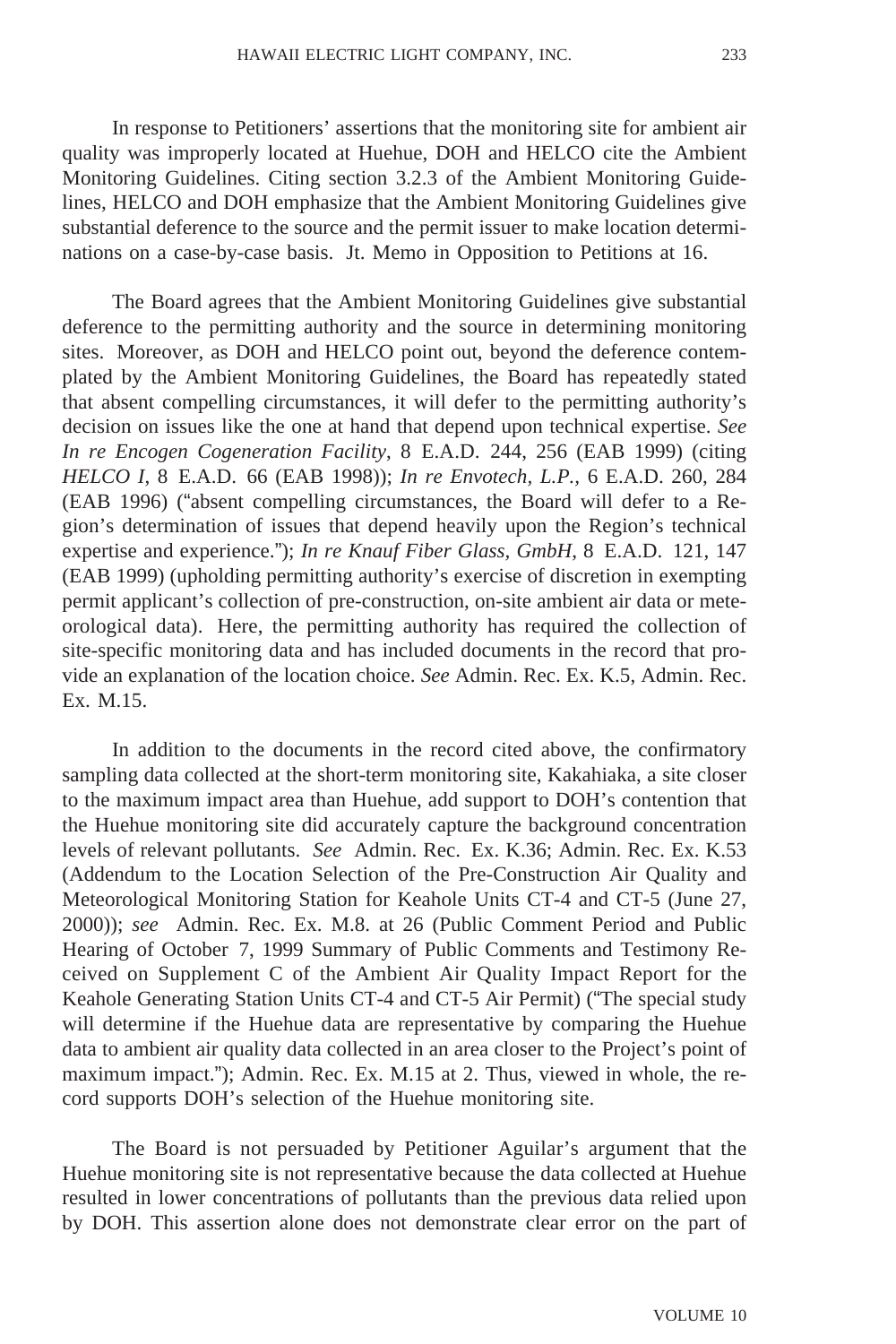DOH. The record shows DOH has followed the regulatory requirements as well as the guidelines for determining monitor locations and has adequately explained those decisions in the record. In contrast, Petitioner Aguilar has failed to explain why DOH's determination is clearly erroneous or otherwise warrants review.

In response to the argument that the Keahole Generating Station's environment is much different than that of the Huehue area's environment, DOH and HELCO correctly state that "[t]he issue is not whether the long-term monitor is in a location comparable to the Project at Keahole Generating Station, but rather whether the long-term monitor is in a location comparable to the points of maximum impact." Jt. Memo in Opposition to Petitions at 18. As discussed above, the Ambient Monitoring Guidelines instruct that a monitor should be located in or as close to the maximum impact areas as possible. Ambient Monitoring Guidelines § 3.2.1. The Location Selection Study reveals that HELCO and DOH's decisionmaking process included assessing what sites were situated closest to the maximum impact areas. *See* Admin. Rec. Ex. K. 5 at 3-4. We find no clear error in DOH's determination that the Huehue monitoring site was the optimal location under the circumstances.

Moreover, DOH's reasons for not using the Kakahiaka monitoring station's data in the Ambient Air Quality Impact Report were not clearly erroneous and do not otherwise warrant review. Petitioner Tanzella argues that HELCO's inability to collect four months of data for use in the air quality impact report was not proven. *See* PSD Appeal No. 01-28 at 5. In fact, HELCO did collect approximately four months of data from this site.21 *See* Jt. Memo in Opposition to Petitions at 10. However, we remain unconvinced that, even assuming the four months of data from Kakahiaka could have been used in DOH's Ambient Air Quality Impact Report, DOH would have committed clear error by not using these data in its report instead of the 12 months of data collected at Huehue. The relevant regulation states:

> In general, the continuous air quality monitoring data that is required shall have been gathered over a period of at least one year \* \* \*, except that, if the Administrator [or permitting authority] determines that a complete and adequate analysis can be accomplished with monitoring data gathered over a period shorter than one year (but not to be less than four months), the data that is required shall have been gathered over at least that shorter period.

40 C.F.R. §  $52.21(m)(1)(iv)$ . Thus, under 40 C.F.R. §  $52.21(m)$ , discretion is given to the permitting authority to decide the adequate length of time in which

<sup>21</sup> *See supra* note 19.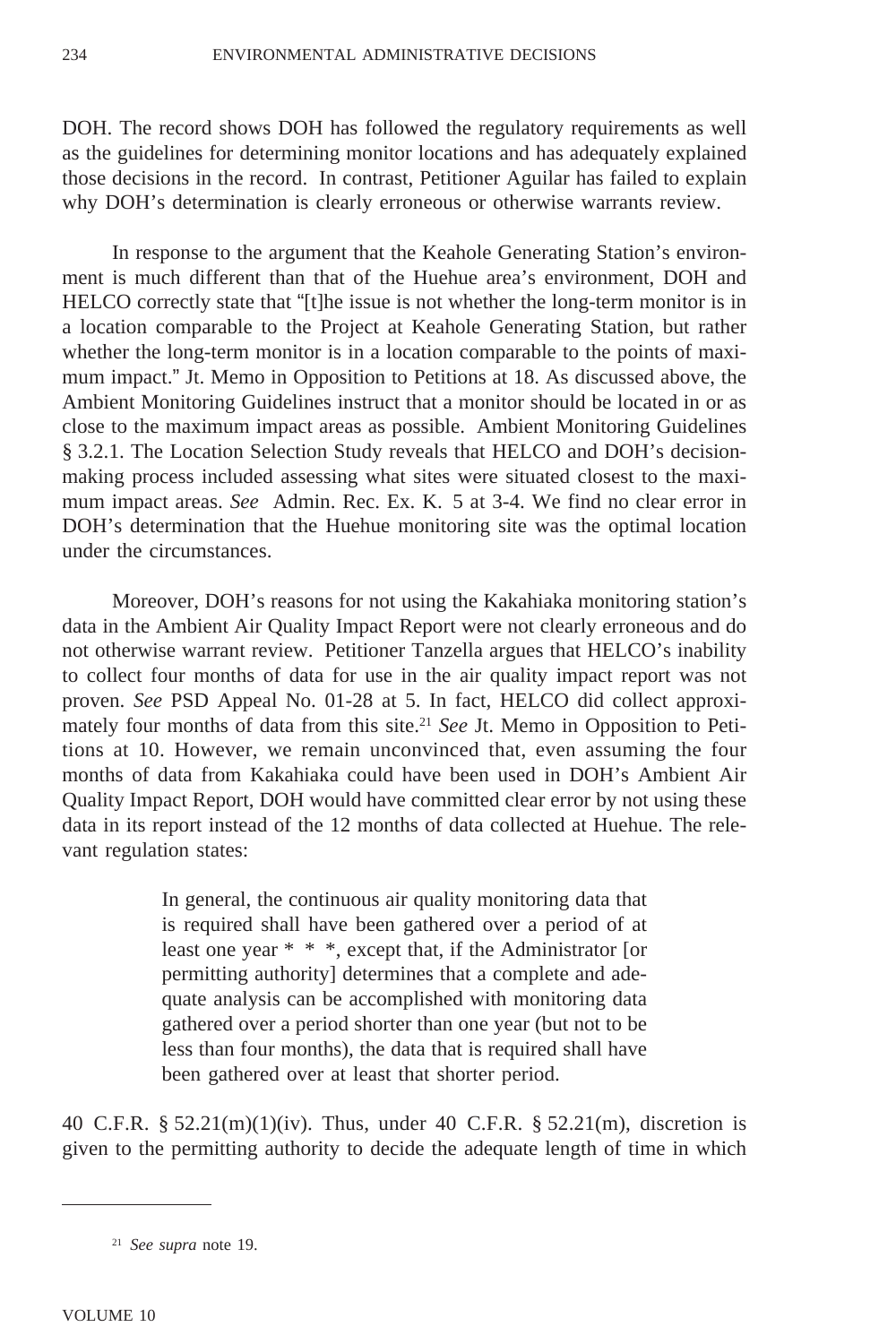ambient air data collection should occur, with a clear preference for at least 12 months. We would be hard pressed to find clear error or abuse of discretion on the part of a permitting authority that required the generally accepted 12 months of data collection at an appropriate monitoring location. Additionally, we find that the record in this matter adequately explains DOH's reasons why the Kakahiaka monitoring site was not available for "long-term" monitoring. *See* Admin. Rec. Ex. 53 ("This Addendum demonstrates that Kakahiaka is not suitable for long-term monitoring primarily because of the six-month right-of-entry monitoring duration limitation imposed by the Hawaii Department of Land and Natural Resources."). Accordingly, Petitioner Tanzella has not met his burden of establishing clear error since the record adequately supports DOH's decision to use the data collected at the Huehue monitoring station for its analysis in the Ambient Air Quality Impact Report.

# 3. *Petitioners' Objections to the Kakahiaka Data*

In addition to the issues raised regarding DOH's use of data from Huehue, Petitioners Mosher, Keahole Defense Coalition, Tanzella, and Rothstein raise several issues regarding DOH's use of data compiled from the Kakahiaka monitoring site. These petitions assert that DOH erred since it did not follow the regulatory requirements and guidelines which require four months minimum testing for on-site ambient air monitoring, while Petitioner Mosher argues that DOH committed clear error because the Kakahiaka monitoring site was not representative. *See* PSD Appeal Nos. 01-26, 01-27, 01-28, 01-29.

Further, Petitioner Tanzella asserts that DOH has committed clear error because the PSD regulations do not allow confirmatory sampling. *See* PSD Appeal No. 01-28. Specifically, he argues that the testing protocol developed by DOH and EPA Region IX was not allowed under the Ambient Monitoring Guidelines. Further, this Petitioner argues that DOH committed clear error by relying on the non-regulatory confirmatory study to prove the Huehue site data were representative. "This sets a dangerous precedent when both the HDOH and USEPA Region 9 are permitted to use a non-federally regulated, non-authorized, no federal guideline similarity study when both agencies are charged with protecting the health and well being of the residents living in the impacted areas." *Id.* at 9. The Petitioner further asserts that since DOH did not require HELCO to collect  $O_3$  data from Kakahiaka, DOH cannot conclude that the confirmatory study supports the conclusion that Huehue's data are representative of the affected area's ambient air quality for  $O_3$ . *Id.* at 10.

The foregoing arguments reveal that the Petitioners who raised them did not understand the purpose of the data collection at the Kakahiaka monitoring station. As DOH and HELCO explain in their memorandum, the purpose of the data collection at Kakahiaka was "to confirm that the Huehue monitors were accurately measuring background concentrations even though they could not be ideally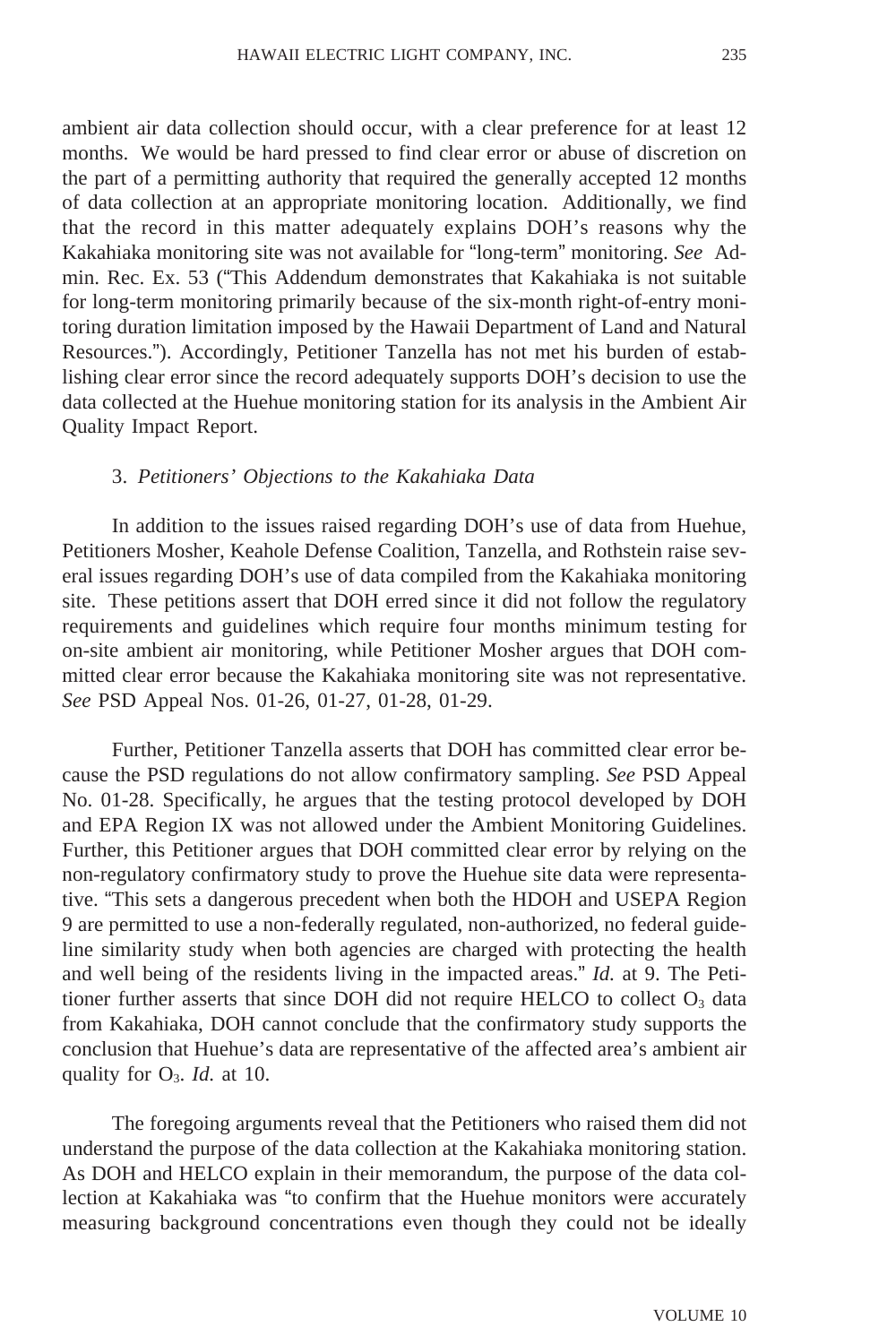placed in a maximum impact area." Jt. Memo in Opposition to Petitions at 23; *see also* Admin. Rec. Ex. M.15; Admin. Rec. Ex. K.36. The data collected for the confirmatory study at Kakahiaka was not used in the Ambient Air Quality Impact Report's background concentration analysis, but rather to ensure that the Huehue data which was used in the Ambient Air Quality Impact Report captured accurately the background concentrations in the areas affected by the proposed Project. Therefore, the regulatory requirements for pre-construction monitoring found at 40 C.F.R. § 52.21(m) do not apply to the collection of data for the confirmatory sampling. Petitioners have not demonstrated that the data obtained at Kakahiaka are somehow suspect nor have Petitioners established that DOH committed clear error by not requiring four months of monitoring data from Kakahiaka for its confirmatory testing.

The Board also denies review to Petitioner Mosher's argument that the Kakahiaka site was not representative, because Mosher's petition merely restates his earlier comments and does not explain why DOH's response to his comments was clear error. In fact, the record does contain a sufficient explanation of DOH's selection of the Kakahiaka site for its short-term confirmatory study. *See* Admin. Rec. Exs. at M.15, M.36, K.53.

The argument that DOH and EPA Region IX were not explicitly authorized to allow such a confirmatory sampling study, including the 20% similarity test, also misses the mark. DOH and EPA Region IX used this study as additional assurance that the Huehue monitoring station was indeed collecting data that would reflect the background pollutant concentration levels for the areas affected by the proposed Project. The Board is not troubled by DOH and EPA Region IX's use of a confirmatory study since they had already presented in detail the reasons why the data from Huehue met the Air Monitoring Guidelines even without the confirmatory study. *See* Admin. Rec. Ex. K.5. We accept the explanation that the data collection at Kakahiaka was ordered "in an abundance of caution and to address the commenters' concerns about Huehue." Jt. Memo in Opposition to Petitions at 24. Nothing in the PSD regulations prohibits permitting authorities to require additional studies to support their permitting decisions nor do the regulations prohibit a permitting authority from creating testing criteria for such studies. Accordingly, we find no clear error on the part of DOH in requiring the confirmatory study in this matter or in establishing its 20% test criterion.<sup>22</sup>

Furthermore, Petitioner Tanzella has not demonstrated clear error with respect to his objection to the exclusion of  $O_3$  data from the confirmatory study. As DOH explained in its response to comments, unlike other pollutants,  $O_3$  is a regional pollutant and is not emitted directly into the atmosphere. Once in the at-

<sup>&</sup>lt;sup>22</sup> Any challenge to the testing criterion of 20% created by the permitting authorities as being too lenient is essentially mooted by the data sets matching within no greater difference than 1.7%.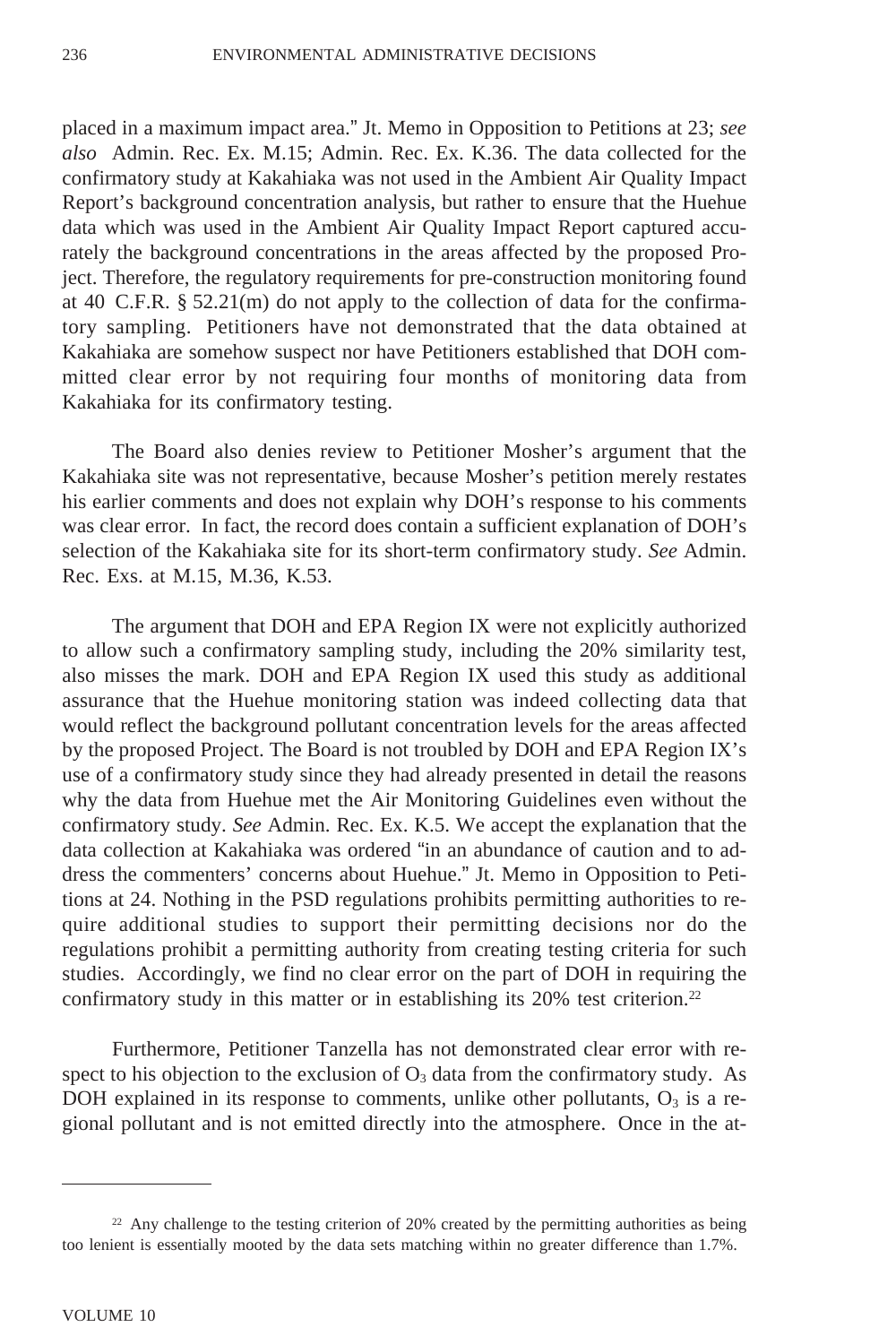mosphere  $O_3$  requires an appreciable formation time. Thus, DOH explained that monitoring for small-scale variability from Huehue and Kakahiaka was not necessary. *See* Admin. Rec. Ex. M.8 at 28-30. The Petitioner did not address why DOH's response to his objection was clearly erroneous or otherwise warrants review. Given this, we decline review on this issue.

### D. *Currentness of SO<sub>2</sub> and PM Data Collected for the Ambient Air Quality Impact Report*

One petition raises, albeit briefly, the allegation that HELCO failed to provide information concerning currentness of  $SO<sub>2</sub>$  and PM data as required by the Board's remand. *See* PSD Appeal No. 01-26. In response, DOH and HELCO point out that by using recently collected data at the Huehue monitoring station, DOH has addressed the Board's concerns regarding the currentness of the  $SO<sub>2</sub>$ and PM data. *See* Jt. Memo in Opposition to Petitions at 23.

As mentioned in the introduction, the Board's remand requested that DOH provide an updated Air Quality Impact Report incorporating current  $SO<sub>2</sub>$  and PM data. *HELCO I,* slip op. at 56. The PSD regulations discuss currentness of data in section  $52.21(m)(1)(iv)$ . In relevant part, it states that "the continuous air quality monitoring data that is required \* \* \* shall represent at least the year preceding receipt of the application  $* * *$ ." 40 C.F.R. § 52.21(m)(1)(iv). Similarly, HELCO and DOH cite to the Draft Manual which mirrors the regulatory language by stating "the data are to represent at least the 12-month period immediately preceding receipt of the PSD application."23 Draft Manual at C.16. Certainly, the 12 months of  $SO_2$  and PM (as well as CO and  $O_3$ ) data collected at the Huehue monitoring station from February 1, 1999 through January 31, 2000, and used in DOH's Ambient Air Quality Impact Report (Dec. 2000) qualifies as "current" data under the regulation. Thus, the Board finds no clear error on this issue.

#### E. *The Scope of Public Comment*

Many of the petitions challenge that DOH improperly limited the scope of the public comment by its notice language stating that:

> [A]ll public comments and testimony should pertain only to SUPPLEMENT C and the issues related to the currentness of the  $SO_2$  and  $PM_{10}$  data and the location representativeness of the  $CO$  and  $O_3$  data. Comments and testimony

<sup>&</sup>lt;sup>23</sup> DOH and HELCO also cite to section 2.5.1 of the Air Monitoring Guidelines to support their argument that the SO<sub>2</sub> and PM data are current. However, this section appears to deal more with the length of time data collection should occur rather than how current the data should be.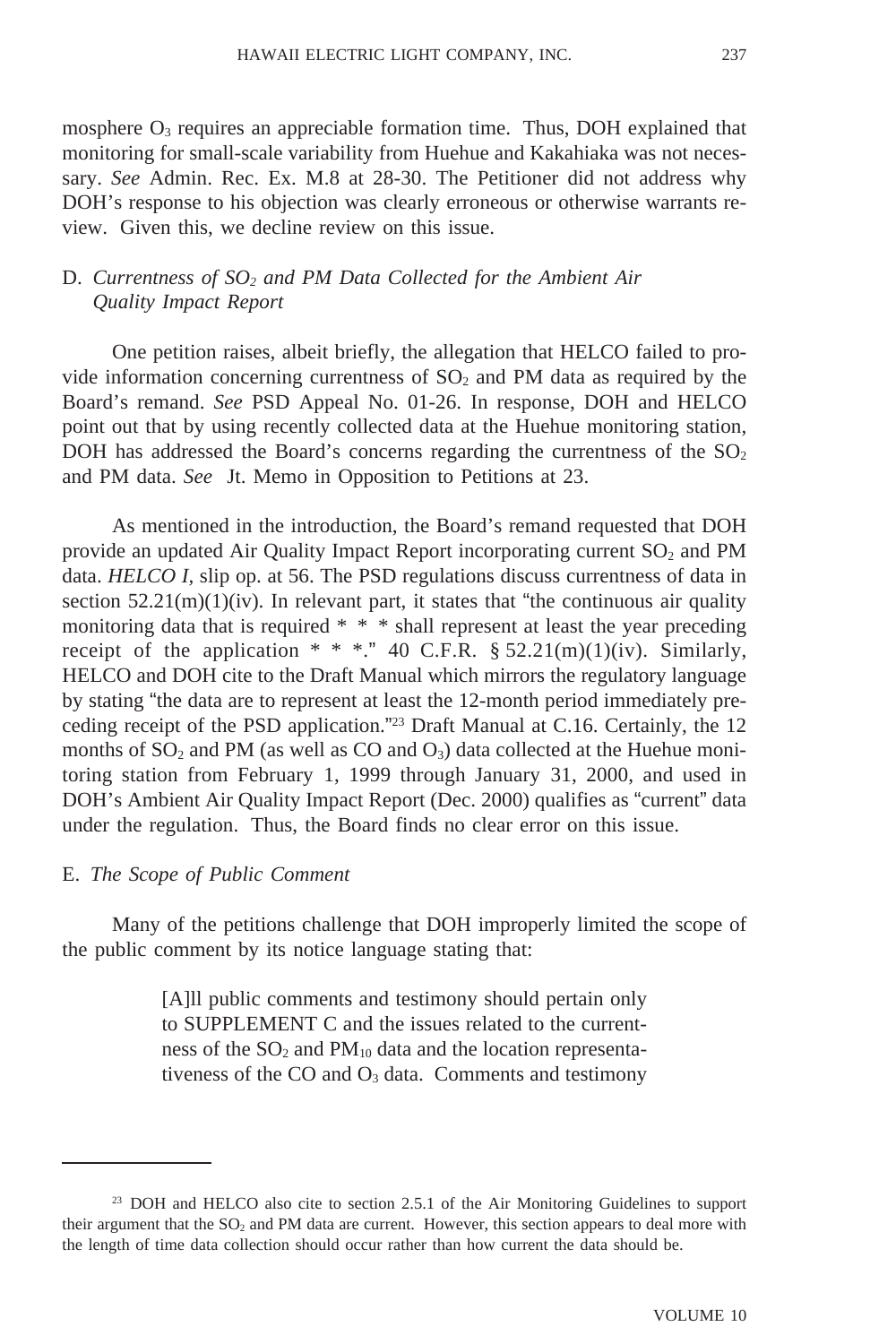not related to these issues will not be considered in these proceedings.

Letter from W. Nagamine, DOH to Interested Parties enclosing Notice of Public Hearing (Aug. 26, 1999); *see* PSD Appeal Nos. 01-24, 01-27, 01-29. In particular, one petition states "DOH's Notice for the September 9, 1999 public hearing \* \* \* was instrumental in discouraging or preventing commenters from scrutinizing the information on  $PM_{10}$  emissions and comparing them with the PSD Increment Consumption limits." PSD Appeal No. 01-27 at 4; *see also* PSD Appeal No. 01-29.

While it is not clear to us that this notice improperly limited the scope of public comment, we note that a subsequent notice for public comment requested comments on the draft permit and the Ambient Air Quality Impact Report more generally. Admin. Rec. Ex. M.5 (Notice of Public Hearing On Draft Permit for HELCO (Mar. 6, 2001)). We agree with DOH and HELCO that the provision of a subsequent public comment period renders any issues regarding the August 1999 notice moot.

### F. *Non-PSD Issues*

The remaining issues raised in the petitions for review fall outside the Board's jurisdiction over PSD permit decisions. The Board's jurisdiction to review PSD permits extends to those issues relating to permit conditions that implement the federal PSD program. In determining whether the Board has jurisdiction, we look at how the issue is framed by the petition. As we stated in *Knauf*:

> [I]t is possible that some issues will still not warrant a grant of review, even if the issues have been properly preserved for review and the petitions contain sufficient specificity. Issues that are not covered by the PSD program fall into this category. The PSD review process is not an open forum for consideration of every environmental aspect of a proposed project, or even every issue that bears on air quality. \* \* \* The Board will deny review of issues that are not governed by the PSD regulations because it lacks jurisdiction over them.

*In re Knauf Fiber Glass GmbH*, 8 E.A.D. 121, 127 (EAB 1999).

Two petitions assert that DOH did not properly account for effects associated with sulfate aerosol, and that DOH's response to comments, concluding that any increase in volcanic gases or "VOG" would be insignificant, used an incorrect assumption that most of the sulfate aerosols will be blown out to sea and will not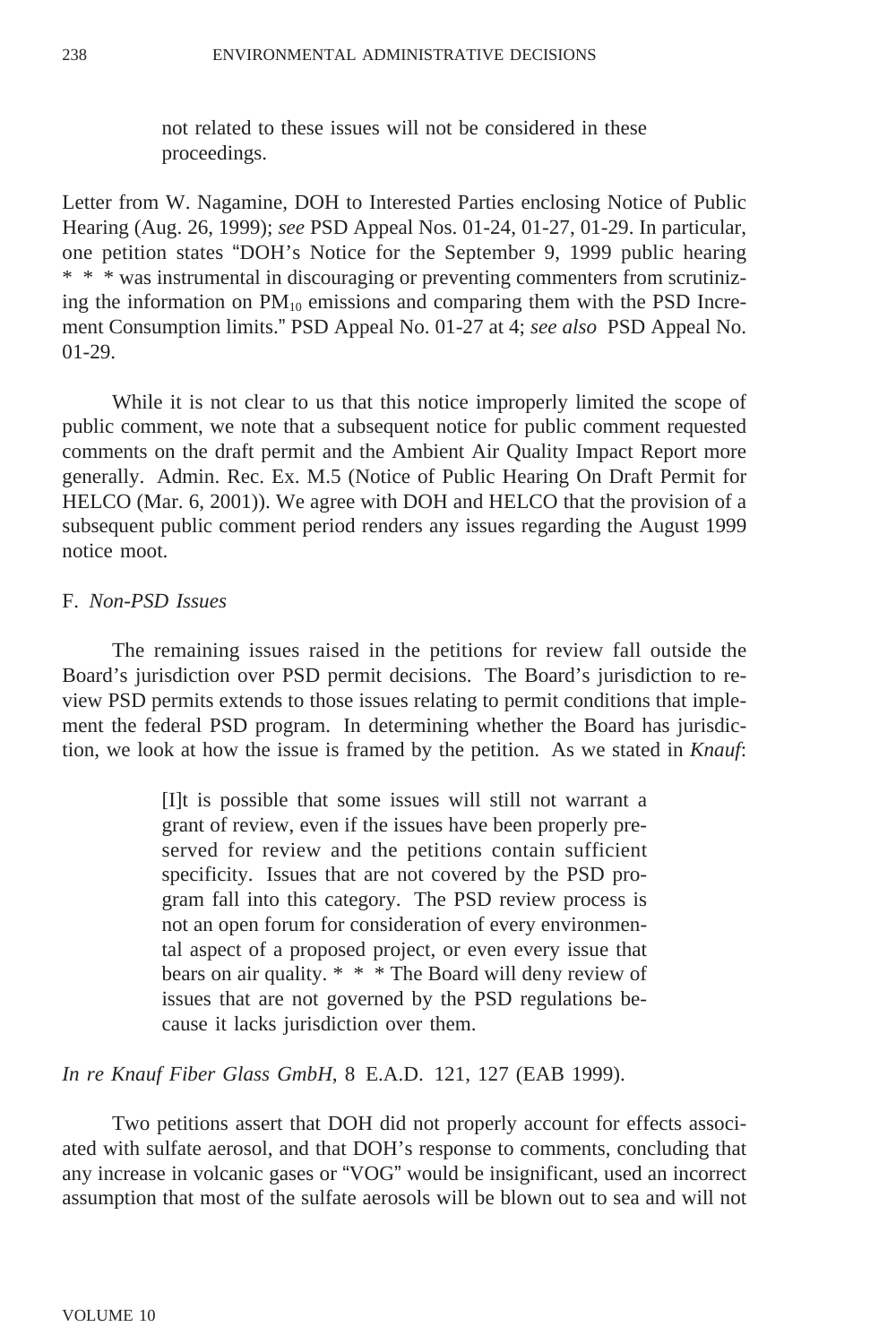return to the land due to diurnal winds and the inversion layer. *See* PSD Appeal Nos. 01-24, 01-28.

As DOH and HELCO explain in their memorandum, sulfate aerosols are precursors to  $PM_{10}$ . Therefore, regulation of sulfate aerosols is subsumed within the  $PM_{10}$  standards. Jt. Memo in Opposition to Petitions at 33-36. Pursuant to the current PSD regulations, DOH directed HELCO to conduct an assessment of the proposed Project's effect on the NAAQS for  $PM_{10}$ , as well as the Class II PSD Increment for  $PM_{10}$ . Since sulfate aerosols are significant for PSD purposes only as precursors to  $PM_{10}$ , and since DOH determined that the expansion of the facility would not cause an exceedance of the NAAQS or PSD increment for  $PM_{10}$ , DOH did not require HELCO to further assess the effect of the proposed Project on sulfate aerosols in the area.

Recently, we denied review on an analogous issue. In *Tondu Energy Co.*, the Petitioners objected to the permit as failing to adequately protect public health, ostensibly because the regulations do not protect the public from particulate matter with an aerodynamic diameter of less than 2.5 micrometers. *In re Tondu Energy Co.*, 9 E.A.D. 710 (EAB 2001). In that case, the Board determined that the objection was essentially a challenge to the adequacy of the NAAQS and reminded the Petitioners that permit appeals are not appropriate fora for challenging Agency regulations. *Id.*, slip op. at 8-9 (citations omitted). In the matter before us today, we have a similar situation where petitions challenge the adequacy of the  $PM_{10}$  NAAQS that address the health risks of sulfate aerosols. Thus, the Board denies review of this issue.

Another non-PSD issue raised involves HELCO's compliance history and DOH's alleged lack of enforcement of the state and federal CAA limits at the existing Keahole facility. *See* PSD Appeal Nos. 01-26, 01-29. This allegation is not grounds for challenging a decision in the permitting context.<sup>24</sup> As we explained in another permit matter, "[p]etitioners' generalized concerns regarding [permittee's] past violations do not, without more, establish a link to a 'condition' of the present permit modification, and thus do not provide a jurisdictional basis for the Board to grant review." *In re Laidlaw Envtl. Servs*., 4 E.A.D. 870, 882 (EAB 1993). We have also stated that "[t]his Board's role  $* * *$  is to examine specific permit conditions that are claimed to be erroneous, not to address generalized concerns broadly directed toward the enforcement capabilities of this or any other regulatory agency." In re Ecoeléctrica, L.P., 7 E.A.D. 56, 70 (EAB 1997). Thus, the request for review based on HELCO's alleged noncompliance and DOH's prior enforcement record at the Keahole facility must be denied.

<sup>&</sup>lt;sup>24</sup> Moreover, the issue of enforcement is clearly beyond the scope of this remand since the Board remanded only on two discrete issues involving the air quality analysis portion of the permit application. *See supra* I.A.